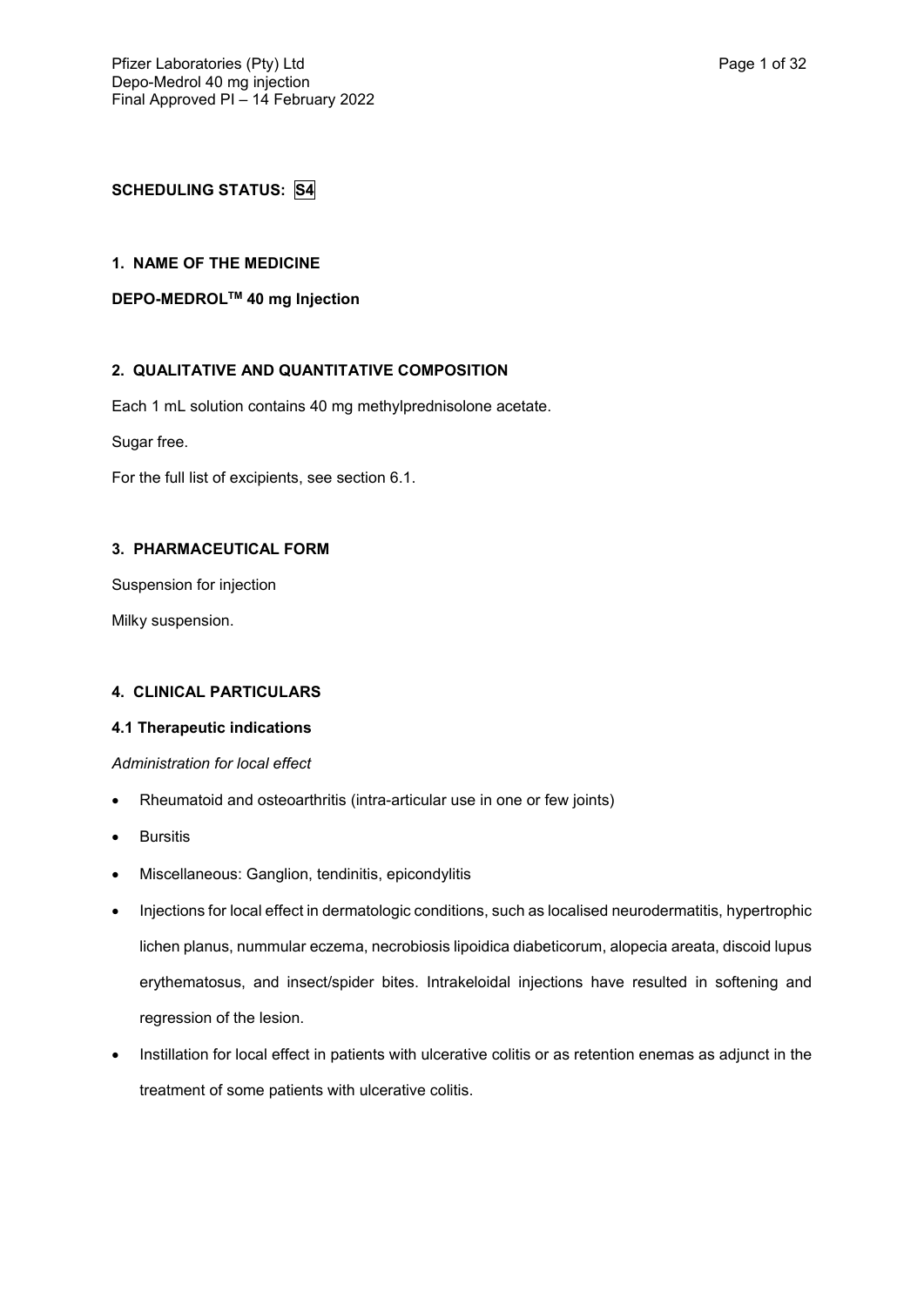### *Administration for systemic effect*

Corticosteroid-responsive diseases where the oral route cannot be used.

### **4.2 Posology and method of administration**

Parenteral suspensions should be inspected visually for any foreign particulate matter and discoloration prior to administration whenever product and container permit.

The severity, prognosis and expected duration of the disease and the reaction of the patient to DEPO-MEDROL are primary factors in determining dosage. If a period of spontaneous remission occurs in a chronic condition, the DEPO-MEDROL dose should be gradually reduced, and treatment should be discontinued. Dosage must be decreased or discontinued gradually even after administration of more than a few days.

DEPO-MEDROL should not be administered IV or by any route other than those listed under section 4.1.

It is critical that, during administration of DEPO-MEDROL, appropriate technique be used, and care taken to ensure proper placement of the medicine. **The technique of intra-synovial and intramuscular injection should include precautions against leakage into the dermis.** Injection into the deltoid muscle should be avoided because of a high incidence of subcutaneous and muscle atrophy.

#### **Posology**

### *Administration for local effect*

Therapy with DEPO-MEDROL does not obviate the need for the conventional measures usually employed. Although this method of treatment will ameliorate symptoms, it is in no sense a cure and the hormone has no effect on the cause of the inflammation.

### *Rheumatoid and osteoarthritis*

The dose for intra-articular administration depends upon the size of the joint and varies with the severity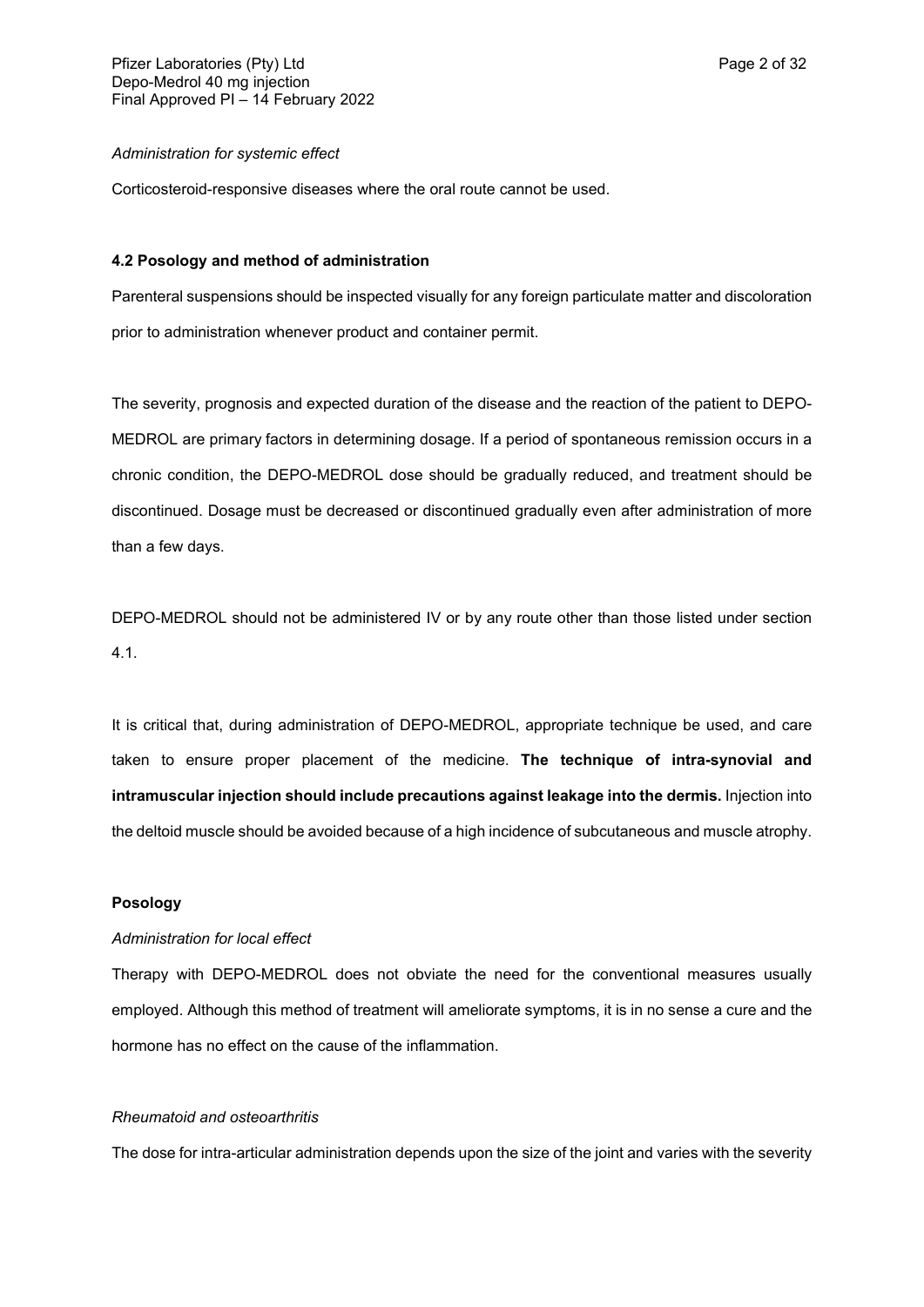of the condition in the individual patient. In chronic cases, injections may be repeated at intervals ranging from one to five or more weeks depending upon the degree of relief obtained from the initial injection.

| <b>SIZE OF JOINT</b> | <b>EXAMPLES</b>     | <b>RANGE OF DOSAGE</b> |
|----------------------|---------------------|------------------------|
| Large                | Knee                | 20 to 80 mg            |
|                      | Ankle               |                        |
|                      | Shoulder            |                        |
| Medium               | Elbow               | 10 to 40 mg            |
|                      | Wrist               |                        |
| Small                | Metacarpophalangeal | 4 to 10 mg             |
|                      | Interphalangeal     |                        |
|                      | Sternoclavicular    |                        |
|                      | Acromioclavicular   |                        |

The doses in the following table are given as a general guide.

## *Procedure*

It is recommended that the anatomy of the joint involved be reviewed before attempting intra-articular injection. In order to obtain the full anti-inflammatory effect it is important that the injection be made into the synovial space. Employing the same sterile technique as for a lumbar puncture, a sterile 20 to 24 gauge needle (on a dry syringe) is quickly inserted into the synovial cavity. Procaine infiltration is optional. The aspiration of only a few drops of joint fluid proves the joint space has been entered by the needle. **The injection site for each joint is determined by that location where the synovial cavity is most superficial and most free of large vessels and nerves.** With the needle in place, the aspirating syringe is removed and replaced by a second syringe containing the desired amount of DEPO-MEDROL. The plunger is then pulled outward slightly to aspirate synovial fluid and to make sure the needle is still in the synovial space. After injection, the joint is moved gently a few times to aid mixing of the synovial fluid and the suspension. The site is covered with a small sterile dressing.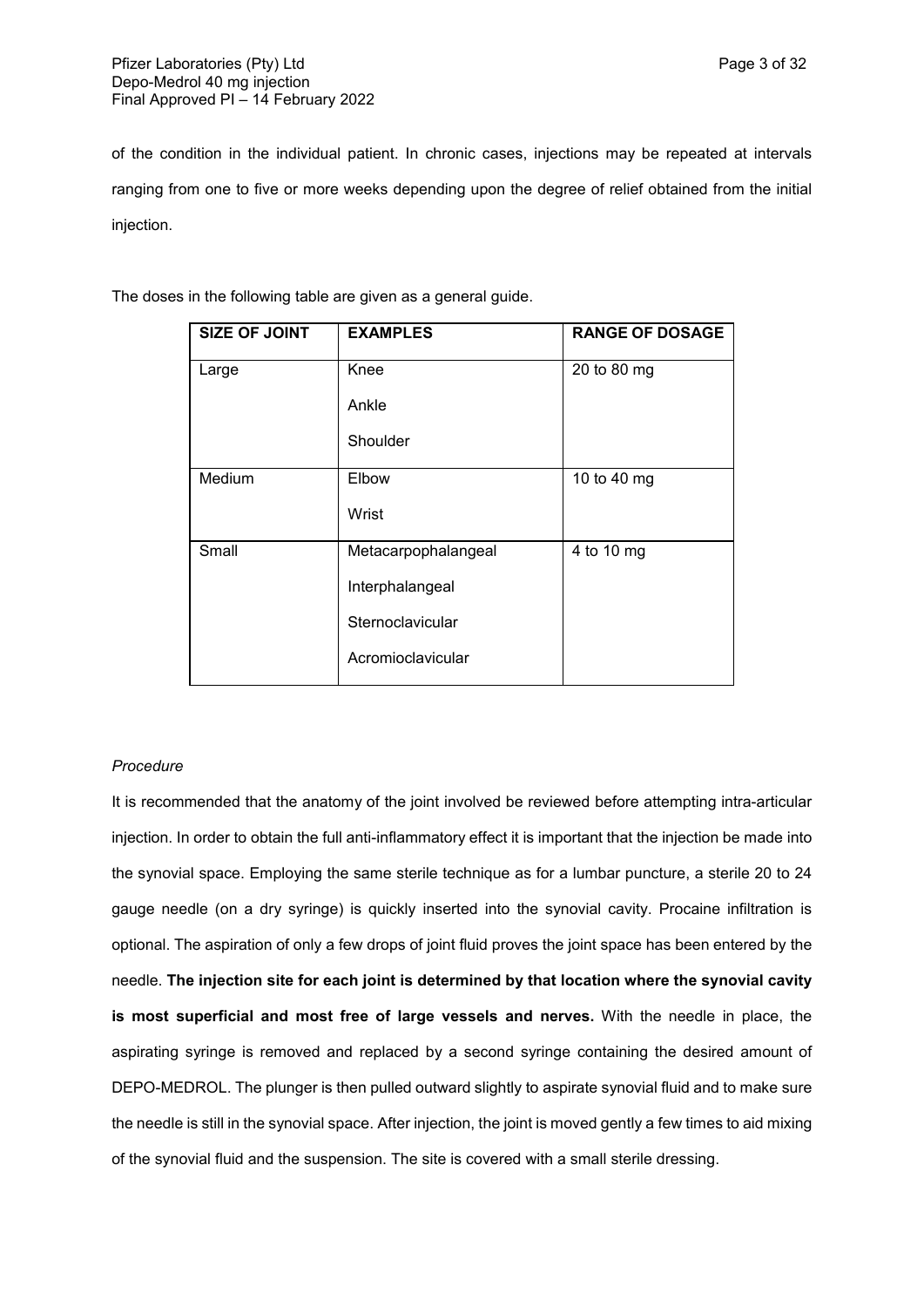Suitable sites for intra-articular injection are the knee, ankle, wrist, elbow, shoulder, phalangeal, and hip joints. Since difficulty may be encountered in entering the hip joint, precautions should be taken to avoid any large blood vessels in the area. Joints not suitable for injection are those that are anatomically inaccessible such as the spinal joints and those like the sacroiliac joints that are devoid of synovial space. Treatment failures are most frequently the result of failure to enter the joint space. Little or no benefit follows injection into surrounding tissue. If failures occur when injections into the synovial spaces are certain, as determined by aspiration of fluid, repeated injections are usually futile.

Local therapy does not alter the underlying disease process, and whenever possible, comprehensive therapy, including physiotherapy and orthopaedic correction, should be employed.

Following intra-articular corticosteroid therapy, care should be taken to avoid overuse of the joints in which symptomatic benefit has been obtained. Negligence in this matter may increase the joint deterioration.

Unstable joints should not be injected. Repeated intra-articular injection may result in instability of the joint. X-ray follow-up is suggested to detect deterioration.

If a local anaesthetic is used prior to injection of DEPO-MEDROL, the anaesthetic package insert must be studied and all the precautions observed.

#### *Bursitis*

The area around the injection site is prepared in a sterile way and a wheal at the site made with 1 % procaine hydrochloride solution. A 20 to 24 gauge needle attached to a dry syringe is inserted into the bursa and the fluid aspirated. The needle is left in place and the aspiration syringe changed for a small syringe containing the desired dose. After injection, the needle is withdrawn and a small dressing applied.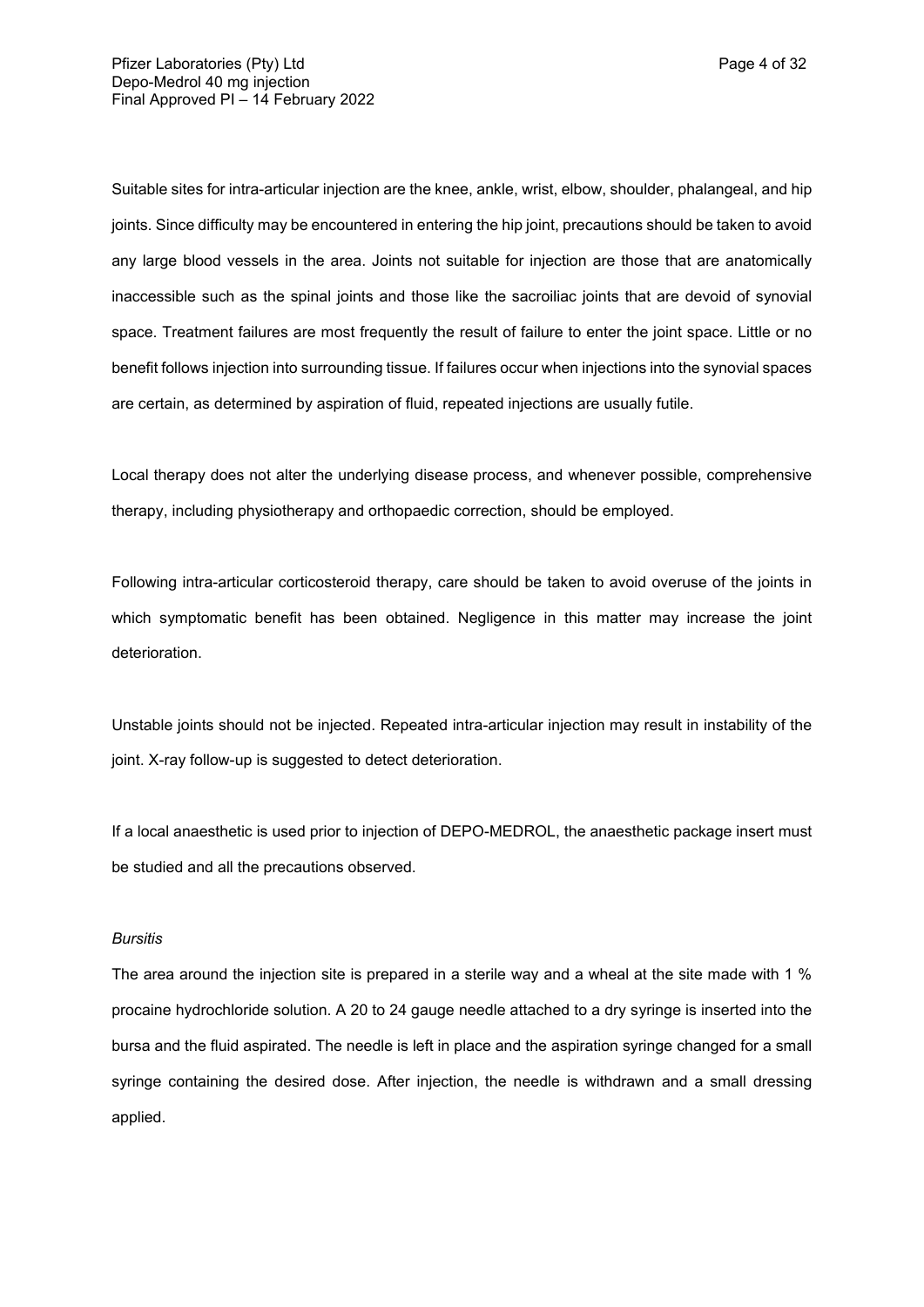### *Miscellaneous: Ganglion, tendinitis, epicondylitis*

In the treatment of conditions such as tendinitis or tenosynovitis, care should be taken, following application of a suitable antiseptic to the overlying skin, to inject the suspension into the tendon sheath rather than into the substance of the tendon. The tendon may be readily palpated when placed on a stretch. When treating conditions such as epicondylitis, the area of greatest tenderness should be outlined carefully and the suspension infiltrated into the area. For ganglia of the tendon sheaths, the suspension is injected directly into the cyst. In many cases, a single injection causes a marked decrease in the size of the cyst tumour and may affect disappearance. The usual sterile precautions should be observed, of course, with each injection.

The dose in the treatment of the various conditions of the tendinous or bursal structures listed above, varies with the condition being treated and ranges from 4 to 30 mg. In recurrent or chronic conditions, repeated injections may be necessary.

### *Injections for local effect in dermatological conditions*

Following cleansing with an appropriate antiseptic such as 70 % alcohol, 20 to 60 mg of the suspension is injected into the lesion. It may be necessary to distribute doses ranging from 20 to 40 mg by repeated local injections in the case of large lesions. Care should be taken to avoid injection of sufficient material to cause blanching since this may be followed by a small slough. One to four injections are usually employed, the intervals between injections varying with the type of lesion being treated and the duration of improvement produced by the initial injection. **In order to minimise the incidence of atrophy of the dermis, care must be exercised not to exceed recommended doses in intradermal injections. Multiple small injections into the area of the lesion should be made whenever possible.**

### *Instillation for local effect in patients with ulcerative colitis*

Doses of 40 to 120 mg administered as retention enemas three to seven times weekly for periods of two or more weeks may be a useful adjunct in the treatment of some patients with ulcerative colitis. Many patients can be controlled with 40 mg administered in from 30 to 300 mL of water depending upon the degree of involvement of the inflamed colonic mucosa.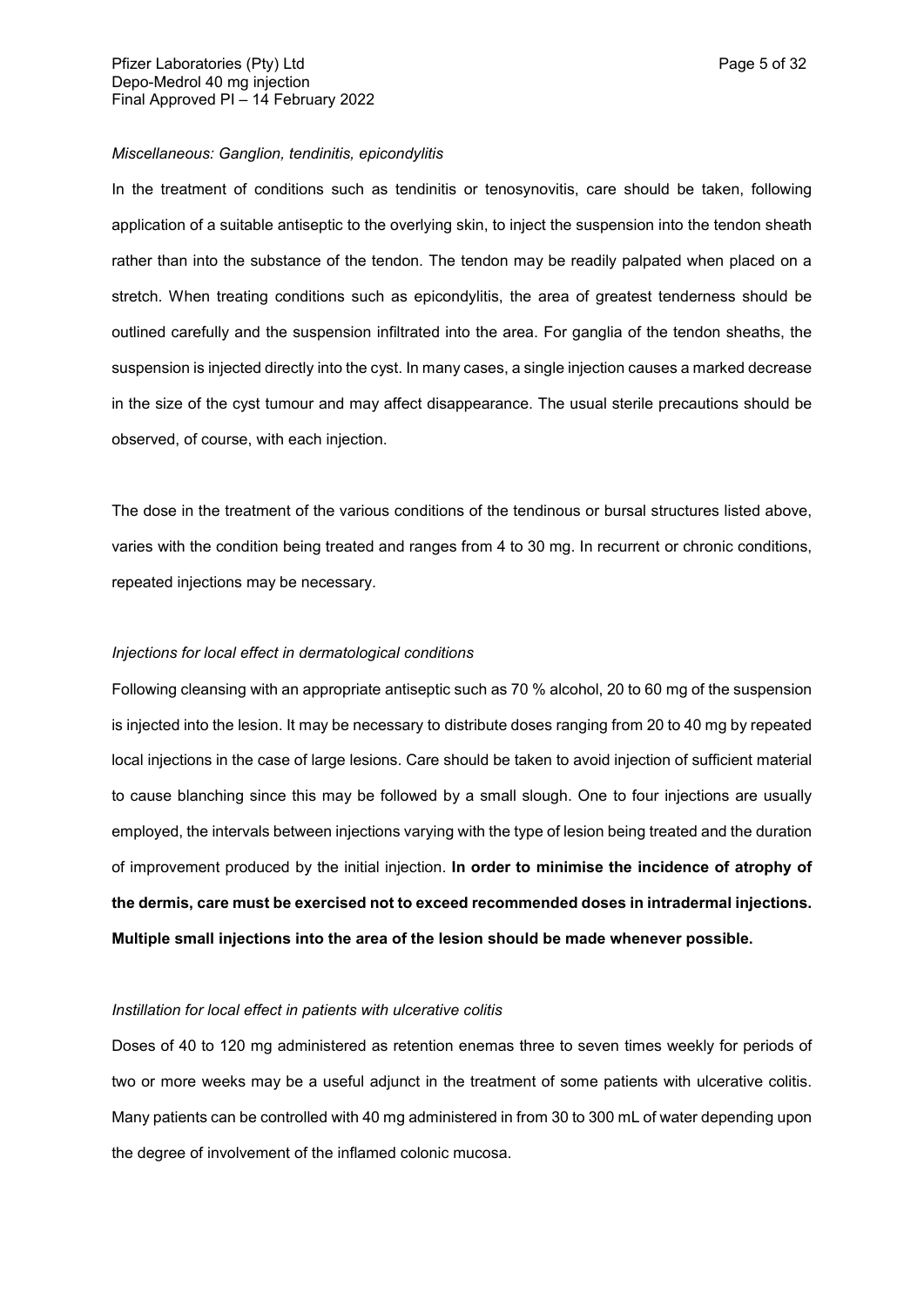## *Administration for systemic effect*

Intramuscular injections of DEPO-MEDROL must be made deeply into the gluteal muscles. The usual techniques of aspirating prior to injection should be employed to avoid intravascular administration. Do not administer doses recommended for intramuscular injection superficially or subcutaneously.

The intramuscular dosage will vary with the condition being treated. When employed as a temporary substitute for oral therapy, a single injection during each 24 hour period of a dose of the suspension equal to the total daily oral dose of MEDROL (methylprednisolone) is usually sufficient. When a prolonged effect is desired, the weekly dose may be calculated by multiplying the daily oral dose by 7 and given as a single intramuscular injection.

Dosage must be individualised according to the severity of the disease and response of the patient.

DEPO-MEDROL therapy is adjunct to, and not a replacement for, conventional therapy. Dosage must be decreased or discontinued gradually when the medicine has been administered for more than a few days. The severity, prognosis and expected duration of the disease and the reaction of the patient to DEPO-MEDROL are primary factors in determining dosage. If a period of spontaneous remission occurs in a chronic condition, the dosage should be gradually reduced and treatment should be discontinued. Routine laboratory tests, such as urinalysis, two-hour postprandial blood sugar, determination of blood pressure and body mass, and a chest X-ray should be made at regular intervals during prolonged therapy. Upper GI endoscopy may be indicated in patients with an ulcer history or significant dyspepsia.

In patients with the adrenogenital syndrome, a single intramuscular injection of 40 mg every 2 weeks may be adequate. For maintenance of patients with rheumatoid arthritis, the weekly intramuscular dose will vary from 40 to 120 mg. The usual dosage for patients with dermatologic lesions benefited by systemic corticoid therapy is 40 to 120 mg DEPO-MEDROL administered intramuscularly at weekly intervals for one to four weeks. In acute severe dermatitis due to poison ivy, relief may result within 8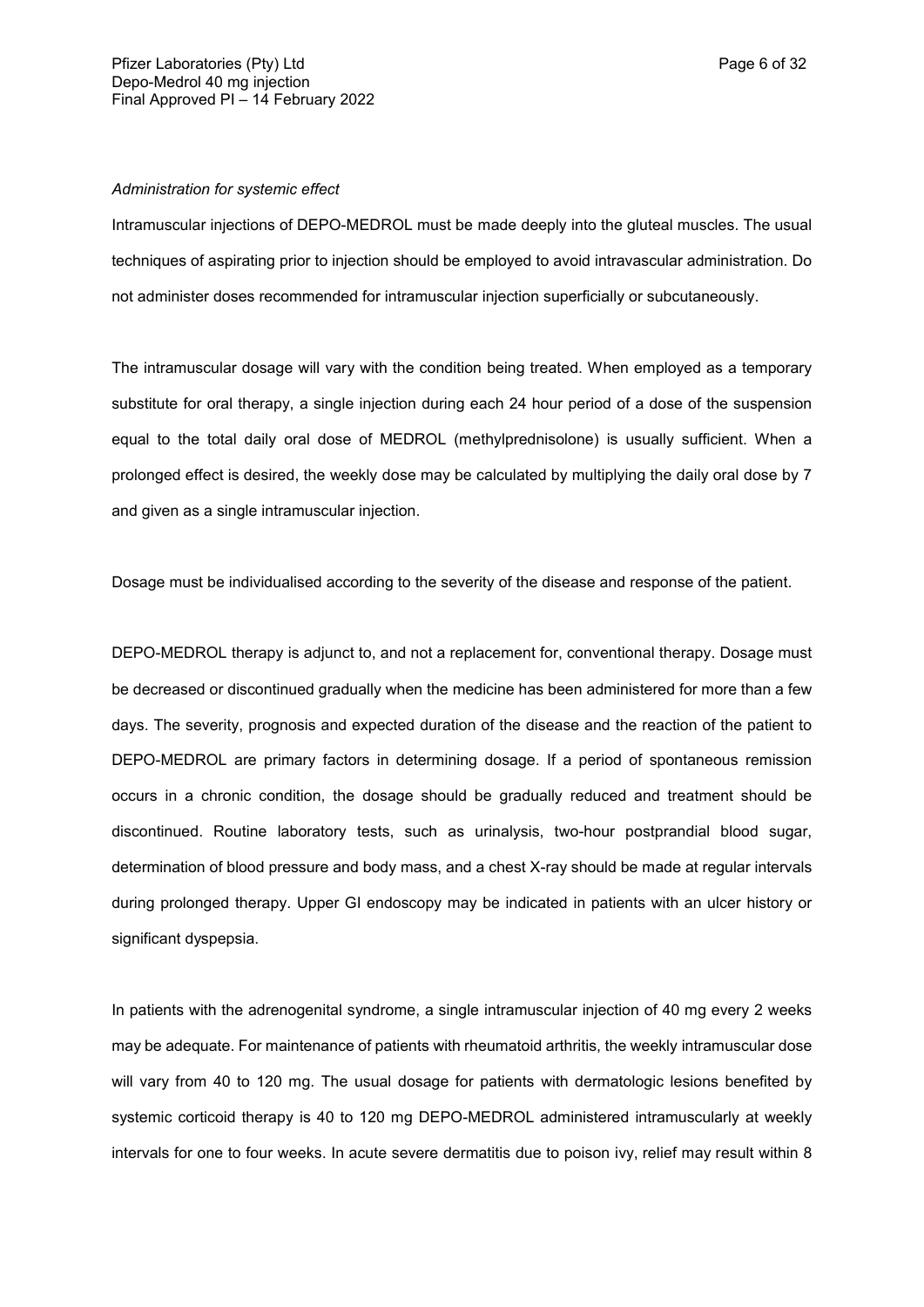to 12 hours following intramuscular administration of a single dose of 80 to 120 mg. In chronic contact dermatitis repeated injections at 5 and 10 day intervals may be necessary. In seborrhoeic dermatitis, a weekly dose of 80 mg may be adequate to control the condition.

Allergic conditions (asthma, drug reactions), 80 to 120 mg (2 - 3 mL). Relief may result within 6 to 48 hours and persist for several days to two weeks.

If signs of stress are associated with the condition being treated, the dosage of the suspension should be increased. If a rapid hormonal effect of maximum intensity is required, the intravenous administration of highly soluble methylprednisolone sodium succinate is indicated.

## **Paediatric population**

For infants and children, the recommended dosage will have to be reduced, but dosage should be governed by the severity of the condition rather than by strict adherence to the ratio indicated by age or body weight.

## **Method of administration**

For intramuscular, intra-articular, periarticular, intrabursal and intralesional injection and injection into tendon sheaths.

For instillation as a retention enema.

## **4.3 Contraindications**

DEPO-MEDROL is contraindicated:

- in patients with known hypersensitivity to methylprednisolone or any of the excipients of DEPO-MEDROL listed in section 6.1
- in patients who have systemic fungal infections
- for intrathecal route of administration
- for epidural route of administration
- for intravenous route of administration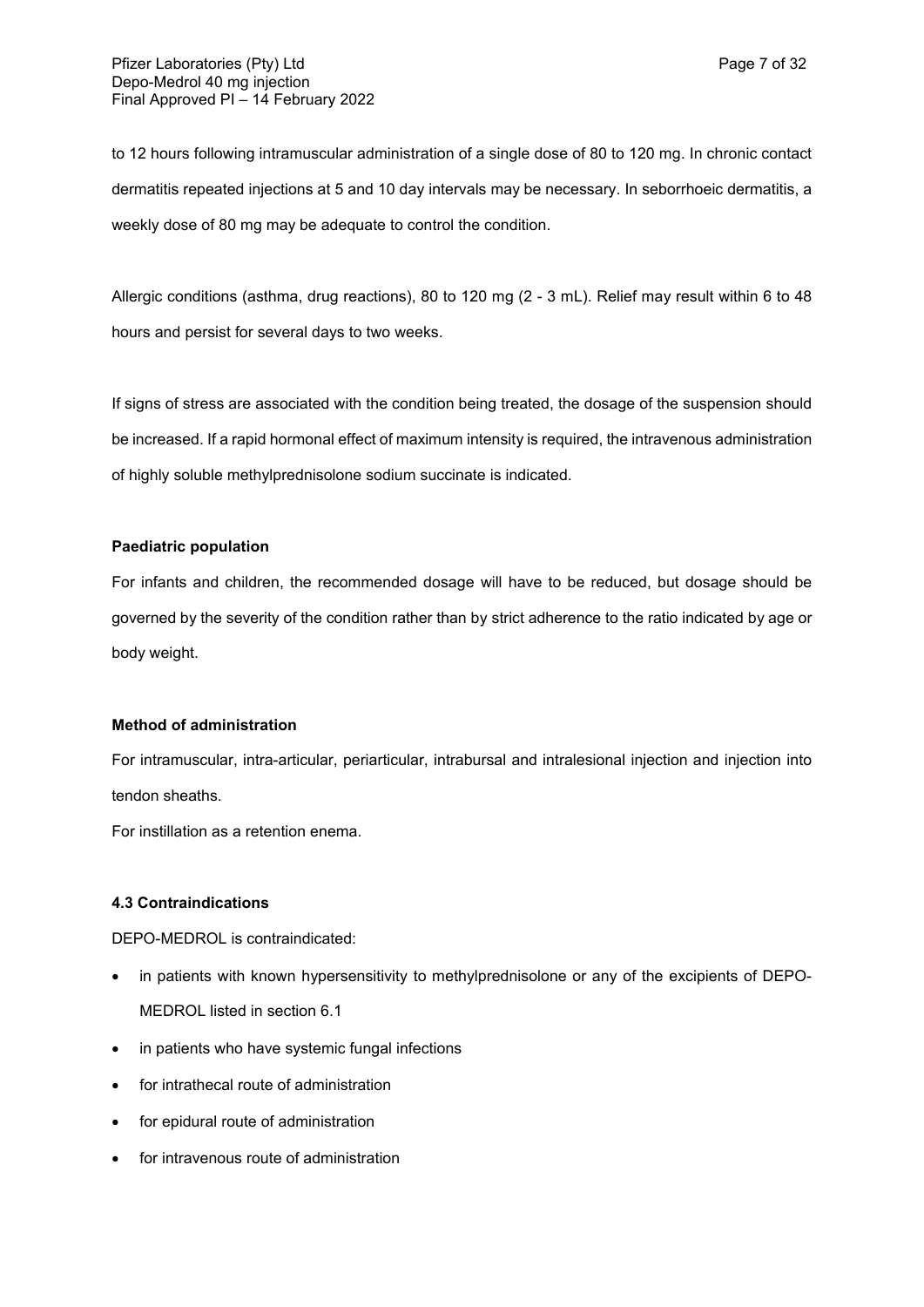Systemic therapy is contraindicated in patients with arrested tuberculosis, peptic ulcer, acute psychoses, Cushing's syndrome, herpes simplex keratitis, vaccinia and varicella.

Administration of live or live, attenuated vaccines is contraindicated in patients receiving immunosuppressive doses of DEPO-MEDROL.

### **DEPO-MEDROL should never be used intravenously.**

### **4.4 Special warnings and precautions for use**

Intra-articular, intrabursal, intratendinous or other injections for local effect are contraindicated in the presence of acute infectious conditions. Exacerbation of pain, further loss of joint motion, with fever and malaise following intra-articular injection may indicate that the arthritis has become septic. Appropriate antibacterial therapy should be instituted immediately.

DEPO-MEDROL is not suitable for multidose use. Following administration of the desired dose, any remaining suspension should be discarded.

Dermal and/or subdermal atrophic changes may form depressions in the skin at the injection site.

In order to minimise the incidence of dermal and subdermal atrophy, care must be exercised not to exceed recommended doses in injections. Multiple small injections into the area of the lesion should be made whenever possible. The technique of intra-synovial and intramuscular injection should include precautions against injection or leakage into the dermis. Injection into the deltoid muscle should be avoided because of a high incidence of subdermal and muscle atrophy.

DEPO-MEDROL should not be administered by any route other than those listed under section 4.1. It is critical that, during administration of DEPO-MEDROL, appropriate technique be used and care taken to assure proper placement of medicine.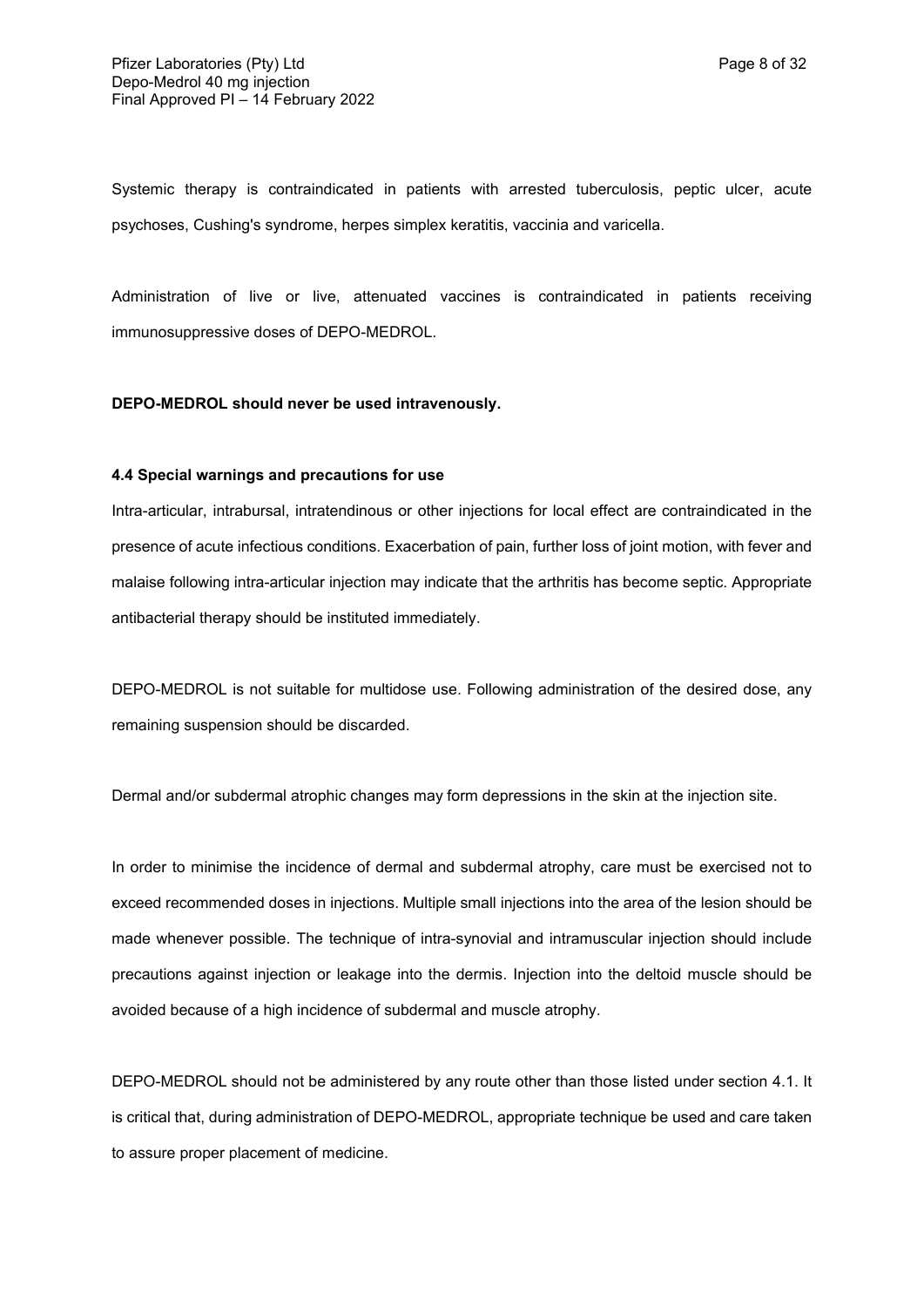Severe adverse effects have been reported in association with the intrathecal/epidural routes of administration, including arachnoiditis, functional gastrointestinal disorder/bladder dysfunction, headache, meningitis, paraparesis/paraplegia, convulsions, sensory disturbances. The frequency of these adverse reactions is not known. Appropriate measures must be taken to avoid intravascular injection.

Intra-synovial injection of corticosteroid may produce systemic as well as local effects.

Appropriate examination of any joint fluid present is necessary to exclude a septic process.

A marked increase in pain accompanied by local swelling, further restriction of joint motion, fever, and malaise are suggestive of septic arthritis. If this complication occurs and the diagnosis of sepsis is confirmed, appropriate antimicrobial therapy should be instituted.

Local injection of DEPO-MEDROL into a previously infected joint is to be avoided.

DEPO-MEDROL should not be injected into unstable joints.

Sterile technique is necessary to prevent infections or contamination.

The slower rate of absorption by intramuscular administration should be recognised.

## *Immunosuppressant effects/increased susceptibility to infections*

Corticosteroids such as DEPO-MEDROL may increase susceptibility to infection, may mask signs of infection, and new infections may appear during their use. There may be decreased resistance and inability to localise infection when corticosteroids are used. Infections with any pathogen, including viral, bacterial, fungal, protozoan or helminthic organisms, in any location in the body, may be associated with the use of corticosteroids alone or in combination with other immunosuppressive medicines that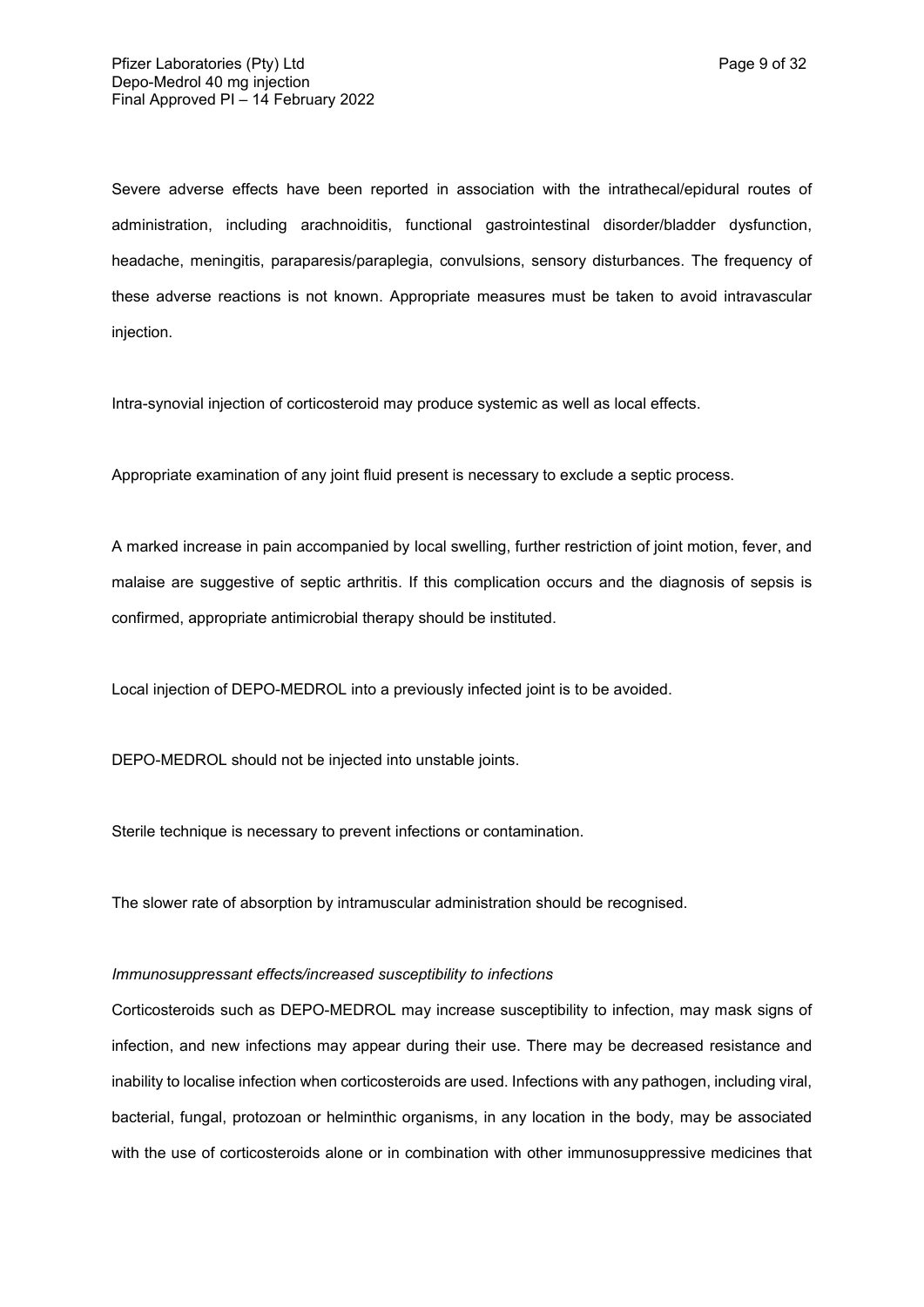affect cellular immunity, humoral immunity, or neutrophil function. These infections can be severe and may be fatal. With increasing doses of corticosteroids, the rate of occurrence of infectious complications increases.

Do not use DEPO-MEDROL intra-synovially, intrabursally or intratendinous administration for local effect in the presence of acute infection.

Persons who are on medicines which suppress the immune system such as DEPO-MEDROL are more susceptible to infections than healthy individuals. Chicken pox and measles, for example, can have a more serious or even fatal course in non-immune children or adults on corticosteroids.

While on corticosteroid therapy, patients should not be vaccinated against smallpox. Other immunisation procedures should not be undertaken in patients who are on corticosteroids, because of possible hazards of neurological complications and lack of antibody response.

Administration of live or live, attenuated vaccines is contraindicated in patients receiving DEPO-MEDROL. Killed or inactivated vaccines may be administered to patients receiving immunosuppressive doses of corticosteroids; however, the response to such vaccines may be diminished.

The use of corticosteroids in active tuberculosis should be restricted to those cases of fulminating or disseminated tuberculosis in which the corticosteroid is used for the management of the disease in conjunction with appropriate antituberculosis regimen.

If corticosteroids are indicated in patients with latent tuberculosis or tuberculin reactivity, close observation is necessary as reactivation of the disease may occur. During prolonged corticosteroid therapy, these patients should receive chemoprophylaxis.

Kaposi's sarcoma has been reported to occur in patients receiving corticosteroid therapy. Discontinuation of corticosteroids may result in clinical remission.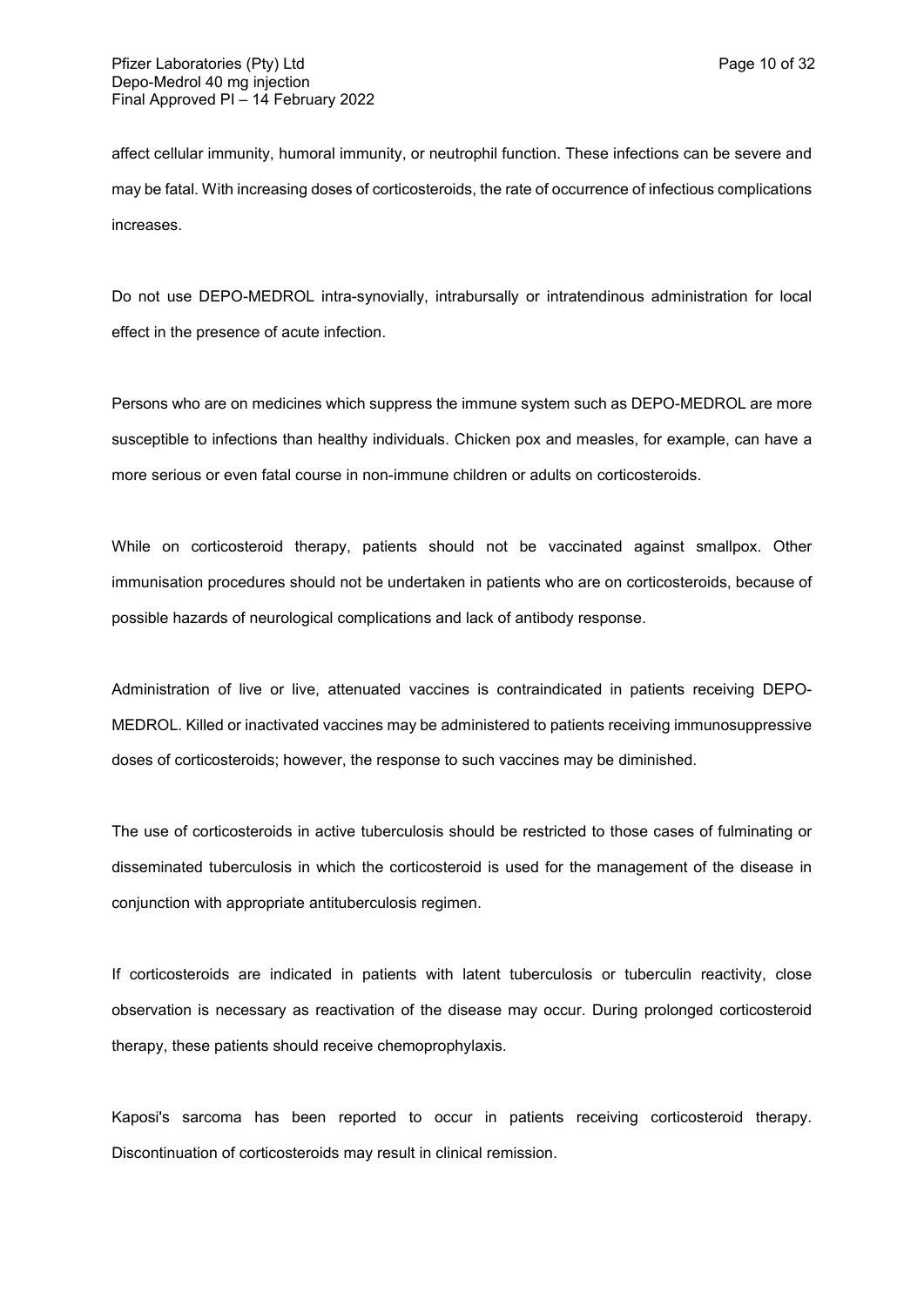The role of corticosteroids in septic shock has been controversial, with early studies reporting both beneficial and detrimental effects. More recently, supplemental corticosteroids have been suggested to be beneficial in patients with established septic shock who exhibit adrenal insufficiency. However, their routine use in septic shock is not recommended. A systematic review of short-course high-dose corticosteroids did not support use. However, meta-analyses and a review suggest that longer courses (5 – 11 days) of low-dose corticosteroids might reduce mortality, especially in patients with vasopressordependent septic shock.

#### *Immune system effects*

Hypersensitivity reactions may occur, including skin reactions and anaphylactic/anaphylactoid reactions. Appropriate precautionary measures should be taken prior to administration, especially when the patient has a history of allergy to any medicine.

#### *Endocrine effects*

In patients on DEPO-MEDROL therapy of 2 to 3 weeks or more who are subjected to stress, increased dosage of corticosteroids before, during and after the stressful situation may be indicated.

Corticosteroids administered for prolonged periods may result in hypothalamic-pituitary-adrenal (HPA) suppression (secondary adrenocortical insufficiency).

Acute adrenal insufficiency leading to a fatal outcome may occur if glucocorticoids are withdrawn abruptly.

Medicine-induced secondary adrenocortical insufficiency may therefore be minimised by gradual reduction of dosage. This type of insufficiency may persist for months after discontinuation of therapy; therefore, in any situation of stress occurring during that period, DEPO-MEDROL therapy should be reinstituted.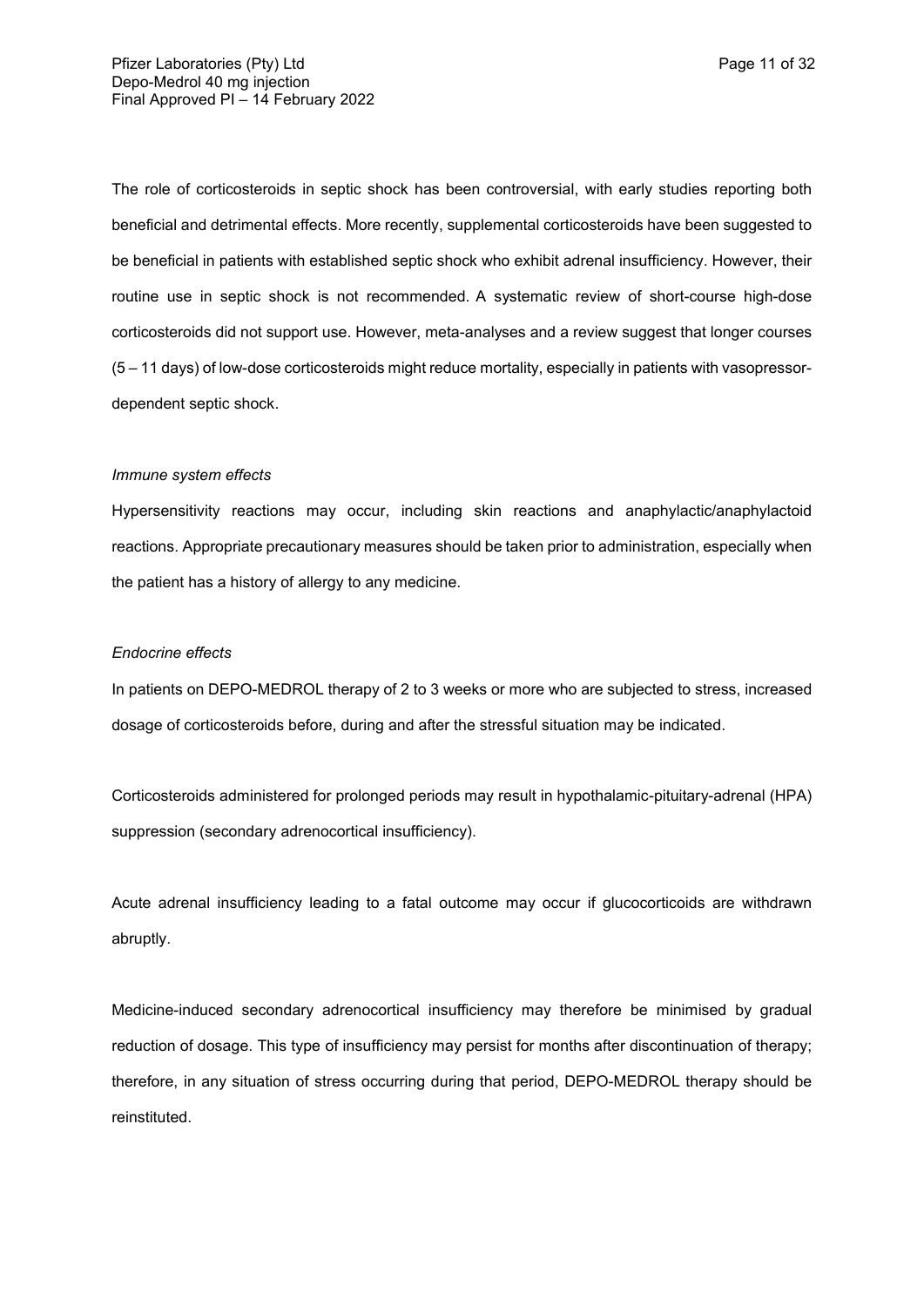A steroid "withdrawal syndrome," may also occur following abrupt discontinuance of glucocorticoids and may cause anorexia, nausea, vomiting, lethargy, headache, fever, joint pain, desquamation, myalgia, weight loss, and/or hypotension.

Because glucocorticoids can produce or aggravate Cushing's syndrome, glucocorticoids should be avoided in patients with Cushing's disease.

There is an enhanced effect of corticosteroids on patients with hypothyroidism. Frequent patient monitoring is necessary in patients with hypothyroidism.

### *Metabolism and nutrition*

Corticosteroids, including DEPO-MEDROL, can increase blood glucose, worsen pre-existing diabetes, and predispose those on long-term corticosteroid therapy to diabetes mellitus.

#### *Psychiatric effects*

Psychic derangements may appear when corticosteroids are used, ranging from euphoria, insomnia, mood swings, personality changes, and severe depression to frank psychotic manifestations. Also, existing emotional instability or psychotic tendencies may be aggravated by corticosteroids.

Potentially severe psychiatric adverse reactions may occur with corticosteroids such as DEPO-MEDROL. Symptoms typically emerge within a few days or weeks of starting treatment. Most reactions recover after either dose reduction or withdrawal, although specific treatment may be necessary.

Psychological effects have been reported upon withdrawal of corticosteroids; the frequency is unknown. Patients/caregivers should be encouraged to seek medical attention if psychological symptoms develop in the patient, especially if depressed mood or suicidal ideation is suspected. Patients/caregivers should be alert to possible psychiatric disturbances that may occur either during or immediately after dose tapering/withdrawal of systemic steroids.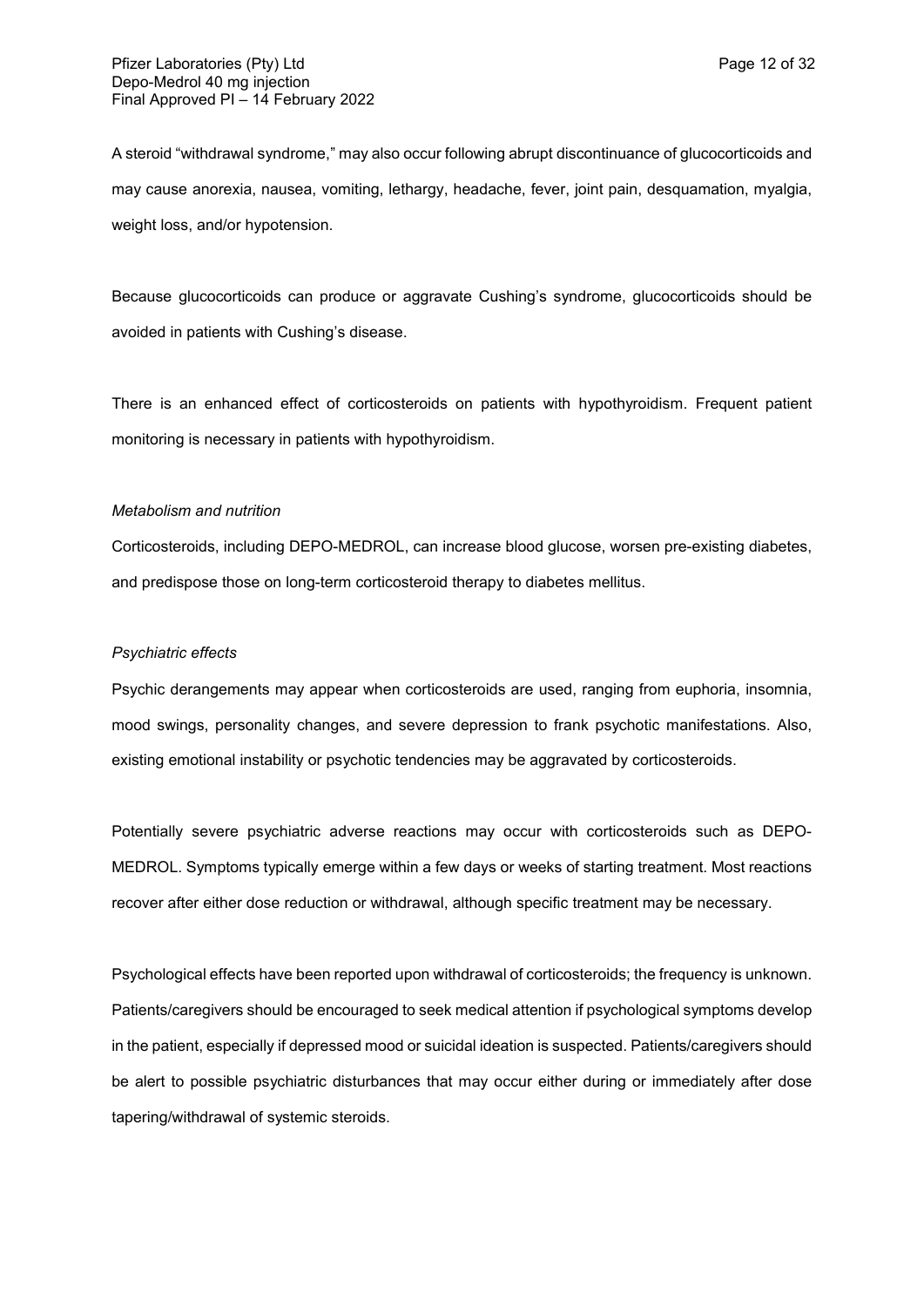#### *Nervous system effects*

Corticosteroids should be used with caution in patients with seizure disorders.

Corticosteroids should be used with caution in patients with myasthenia gravis (see myopathy statement in *Musculoskeletal effects* section).

Although controlled clinical trials have shown corticosteroids to be effective in speeding the resolution of acute exacerbations of multiple sclerosis, they do not show that corticosteroids affect the ultimate outcome or natural history of the disease. The studies do show that relatively high doses of corticosteroids are necessary to demonstrate a significant effect (see section 4.2).

There have been reports of epidural lipomatosis in patients taking corticosteroids, typically with longterm use at high doses. The onset of symptoms is usually gradual. The symptoms may include back pain and sensory or motor disorders.

## *Ocular effects*

Prolonged use of corticosteroids may produce posterior subcapsular cataracts and nuclear cataracts (particularly in children), exophthalmos, or increased intraocular pressure, which may result in glaucoma with possible damage to the optic nerves, and may enhance the establishment of secondary ocular infections due to fungi or viruses.

Corticosteroids should be used cautiously in patients with ocular herpes simplex because of possible corneal perforation.

Corticosteroid therapy has been associated with central serous chorioretinopathy, which may lead to retinal detachment.

### *Cardiac effects*

Adverse effects of glucocorticoids on the cardiovascular system, such as dyslipidaemia and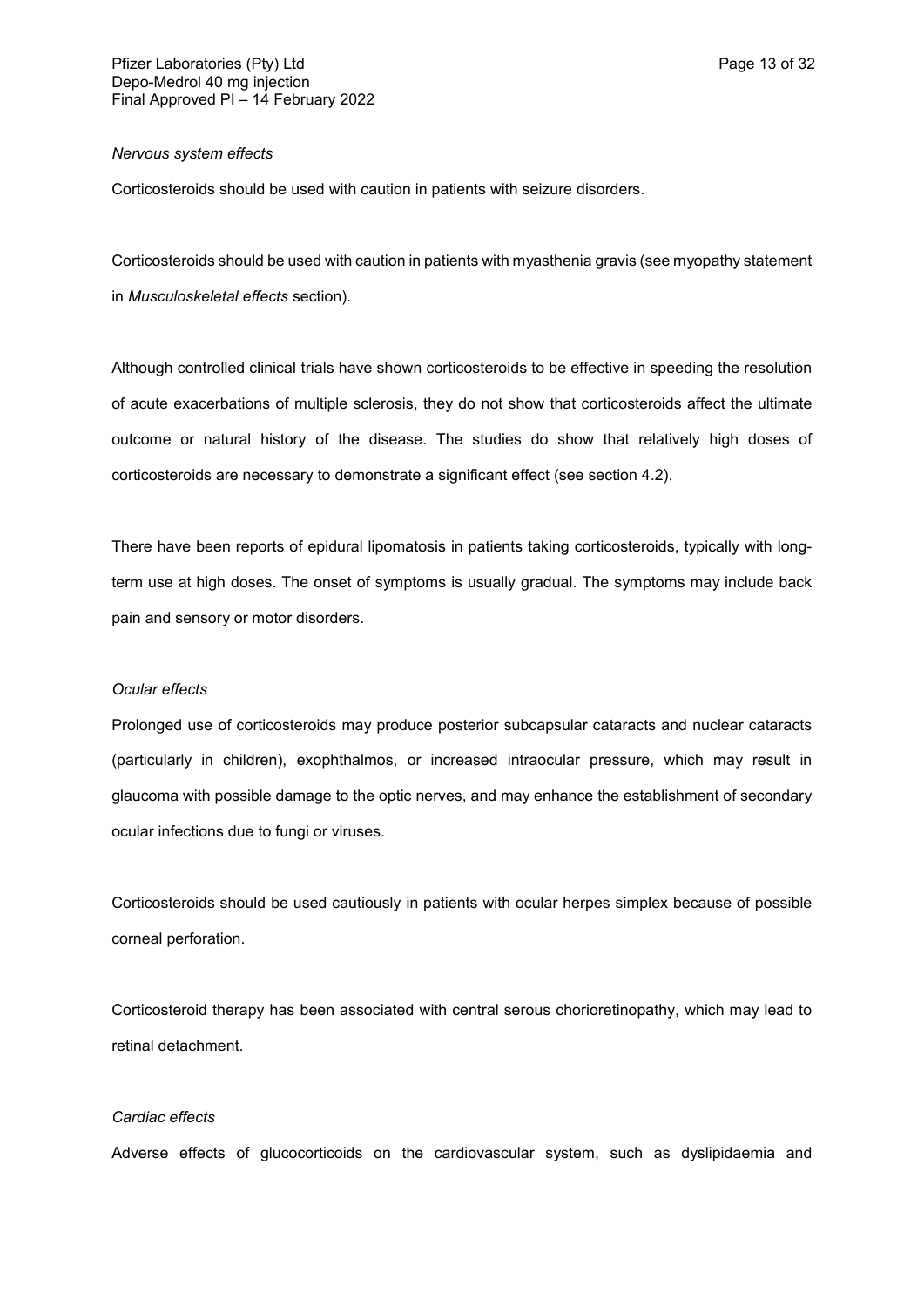hypertension, may predispose treated patients with existing cardiovascular risk factors to additional cardiovascular effects especially if high doses and prolonged courses are used. Accordingly, corticosteroids should be employed judiciously in such patients and attention should be paid to risk modification and additional cardiac monitoring if needed.

Systemic corticosteroids should be used with caution, and only if strictly necessary, in cases of congestive heart failure.

#### *Vascular effects*

Thrombosis including venous thromboembolism has been reported to occur with corticosteroids. As a result corticosteroids should be used with caution in patients who have or may be predisposed to thromboembolic disorders.

Corticosteroids should be used with caution in patients with hypertension as DEPO-MEDROL may further increase the blood pressure.

#### *Gastrointestinal effects*

There is no universal agreement on whether corticosteroids per se are responsible for peptic ulcers encountered during therapy; however, glucocorticoid therapy may mask the symptoms of peptic ulcer so that perforation or haemorrhage may occur without significant pain. In combination with NSAIDs, the risk of developing gastrointestinal ulcers is increased.

Corticosteroids should be used with caution in ulcerative colitis if there is a probability of impending perforation, abscess or other pyogenic infection. Caution must also be used in diverticulitis, intestinal anastomoses, active or latent peptic ulcer.

### *Hepatobiliary effects*

High doses of corticosteroids may produce acute pancreatitis.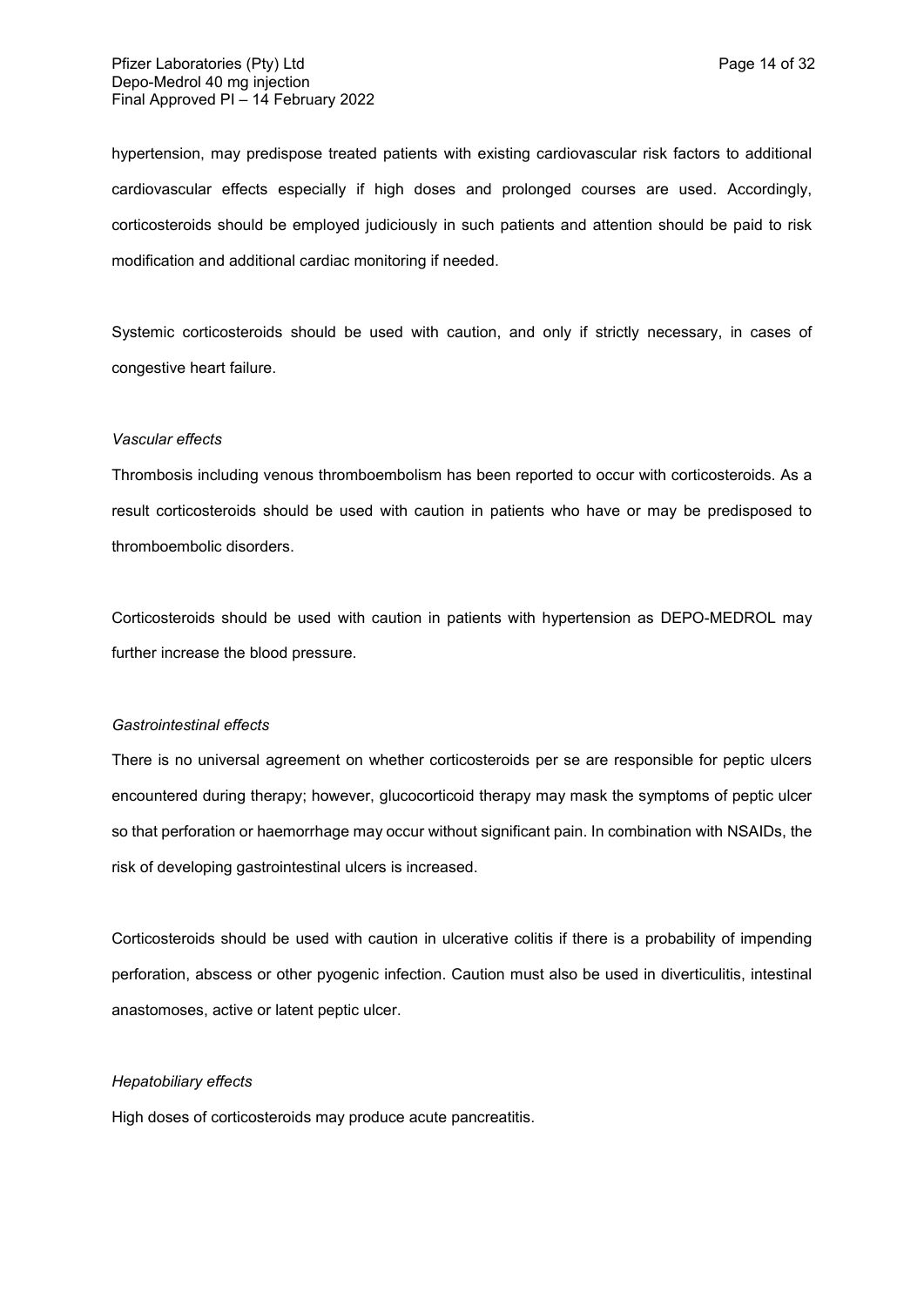### *Musculoskeletal effects*

An acute myopathy has been reported with the use of high doses of corticosteroids, most often occurring in patients with disorders of neuromuscular transmission (e.g. myasthenia gravis) or in patients receiving concomitant therapy with anticholinergics, such as neuromuscular blocking medicines (e.g. pancuronium). This acute myopathy is generalised, may involve ocular and respiratory muscles, and may result in quadriparesis. Elevations of creatine kinase may occur. Clinical improvement or recovery after stopping corticosteroids may require weeks to years.

Osteoporosis is a common but insufficiently recognised adverse effect associated with a long-term use of a glucocorticoid.

### *Renal and urinary disorders*

Corticosteroids should be used with caution in patients with renal insufficiency.

#### *Investigations*

Corticosteroids such as DEPO-MEDROL can cause elevation of blood pressure, salt and water retention, and increased excretion of potassium. Dietary salt restriction and potassium supplementation may be necessary. Corticosteroids increase calcium excretion.

#### *Injury, poisoning and procedural complications*

Systemic corticosteroids are not indicated for, and therefore should not be used to treat traumatic brain injury; a multicentre study revealed an increased mortality at 2 weeks and 6 months after injury in patients administered SOLU-MEDROL compared to placebo.

### *Other*

Aspirin and nonsteroidal anti-inflammatory drugs should be used cautiously in conjunction with corticosteroids.

Pheochromocytoma crisis, which can be fatal, has been reported after administration of systemic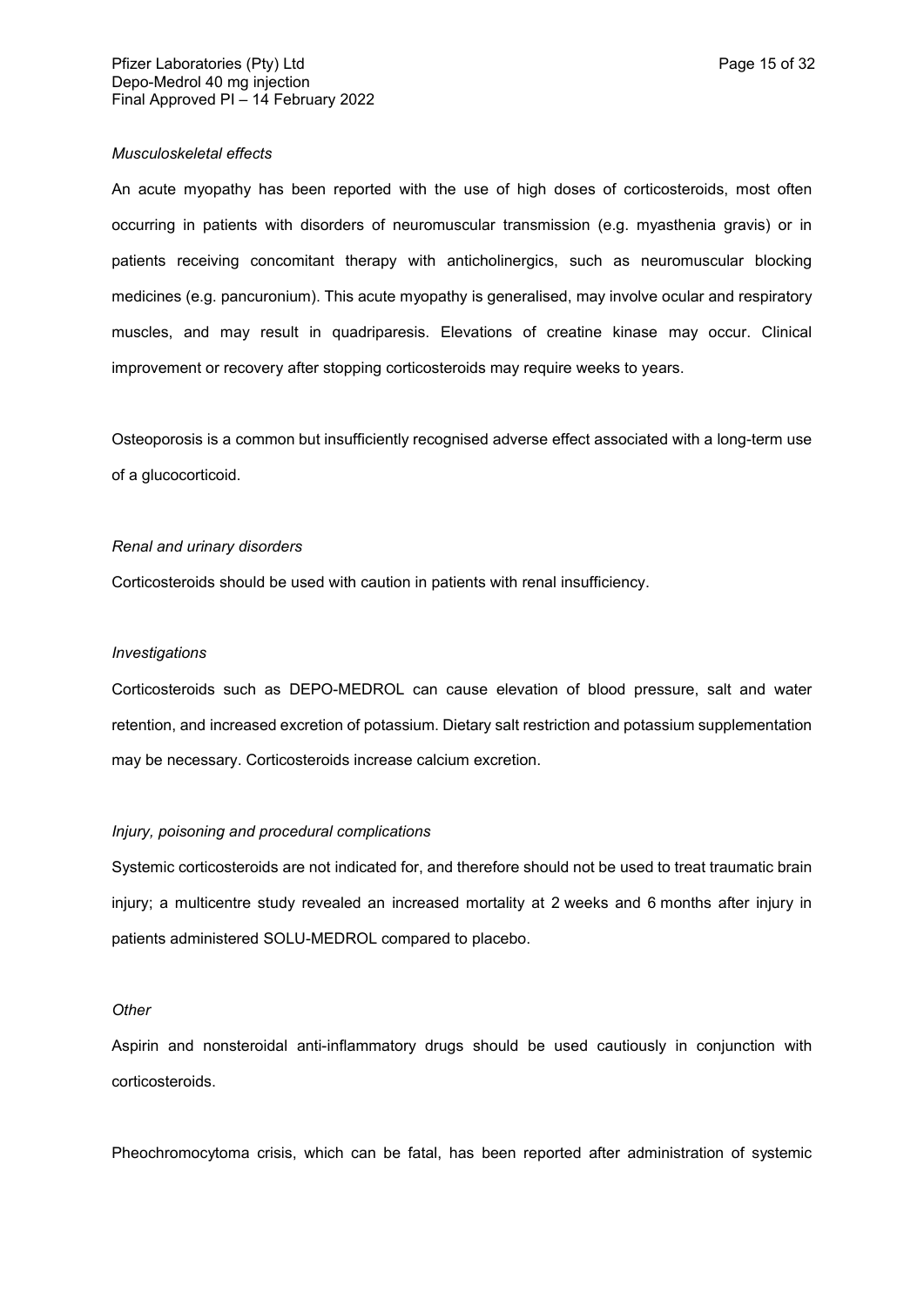corticosteroids. Corticosteroids should only be administered to patients with suspected or identified pheochromocytoma after an appropriate risk/benefit evaluation.

## **Paediatric population**

Growth and development of infants and children on prolonged corticosteroid therapy should be carefully observed. Growth may be suppressed in children receiving long-term glucocorticoid therapy.

Infants and children on prolonged corticosteroid therapy are at special risk from raised intracranial pressure.

High doses of corticosteroids may produce pancreatitis in children.

## **4.5 Interaction with other medicines and other forms of interaction**

DEPO-MEDROL is a cytochrome P450 enzyme (CYP) substrate and is mainly metabolised by the CYP3A enzyme. CYP3A4 is the dominant enzyme of the most abundant CYP subfamily in the liver of adult humans. It catalyses 6β-hydroxylation of steroids, the essential Phase I metabolic step for both endogenous and synthetic corticosteroids. Many other compounds are also substrates of CYP3A4, some of which (as well as other medicines) have been shown to alter glucocorticoid metabolism by induction (upregulation) or inhibition of the CYP3A4 enzyme (Table1).

## *CYP3A4 inhibitors*

Medicines that inhibit CYP3A4 activity generally decrease hepatic clearance and increase the plasma concentration of CYP3A4 substrate medications, such as DEPO-MEDROL. In the presence of a CYP3A4 inhibitor, the dose of DEPO-MEDROL may need to be titrated to avoid steroid toxicity (Table 1).

## *CYP3A4 inducers*

Medicines that induce CYP3A4 activity generally increase hepatic clearance, resulting in decreased plasma concentration of medications that are substrates for CYP3A4. Co-administration may require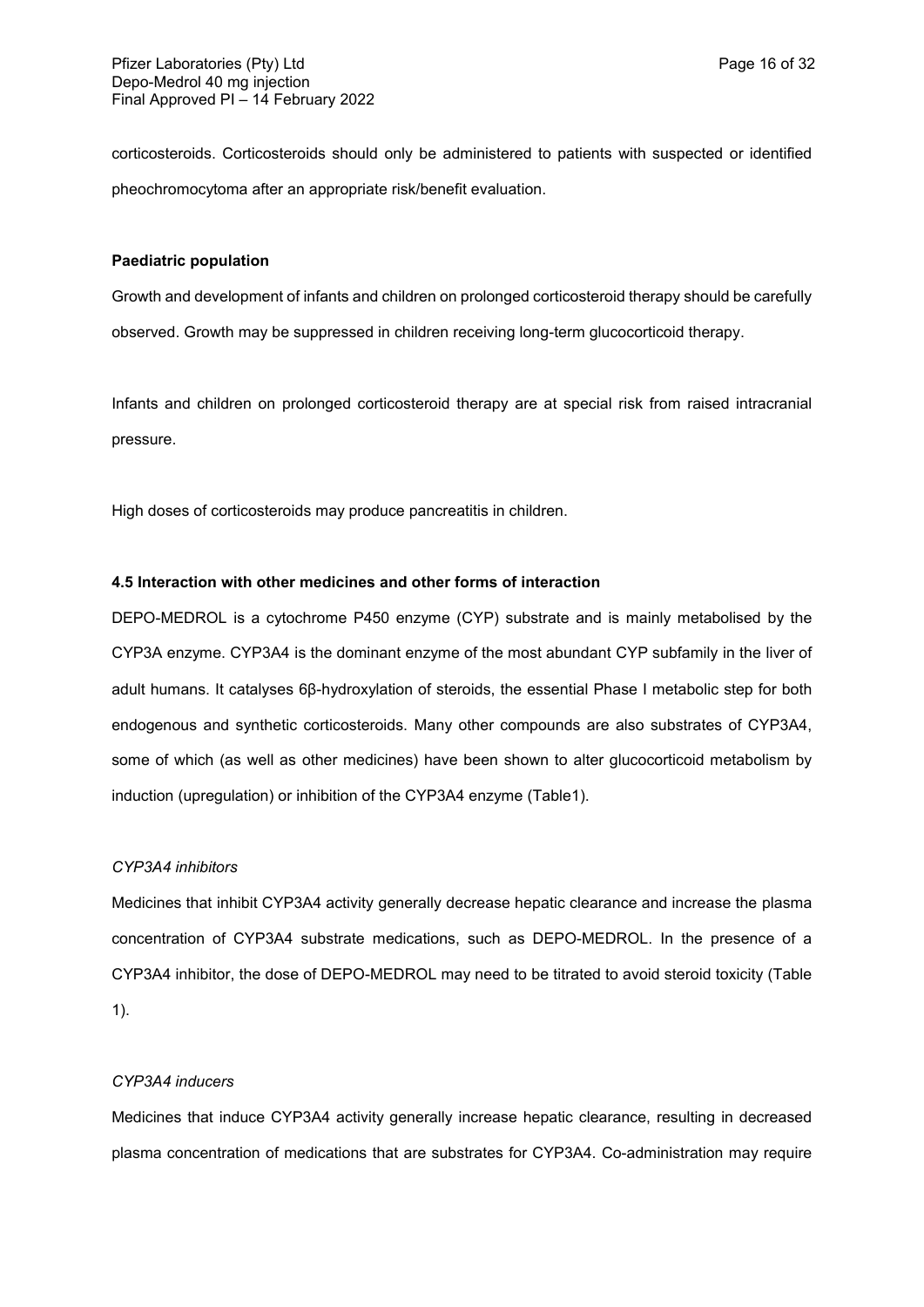an increase in DEPO-MEDROL dosage to achieve the desired result (Table 1).

## *CYP3A4 substrates*

In the presence of another CYP3A4 substrate, the hepatic clearance of DEPO-MEDROL may be affected, with corresponding dosage adjustments required. It is possible that adverse events associated with the use of either medicine alone may be more likely to occur with co-administration (Table 1).

## *Non-CYP3A4-mediated effects*

Other interactions and effects that occur with DEPO-MEDROL are described in Table 1 below.

| <b>Medicine class or type</b> | <b>Interaction or effect</b>            |
|-------------------------------|-----------------------------------------|
| - MEDICINE or SUBSTANCE       |                                         |
| Antibacterial                 | CYP3A4 INHIBITOR. In addition, there    |
| - ISONIAZID                   | is a potential effect of DEPO-MEDROL    |
|                               | to increase the acetylation rate and    |
|                               | clearance of isoniazid (see CYP3A4      |
|                               | inhibitors above for the results of the |
|                               | interaction).                           |
| Antibiotic, antitubercular    | CYP3A4 INDUCER (see CYP3A4              |
| - RIFAMPICIN                  | inducers above for the results of the   |
|                               | interaction).                           |
| Anticoagulants (oral)         | The effect of DEPO-MEDROL on oral       |
|                               | anticoagulants is variable. There are   |
|                               | reports of enhanced as well as          |
|                               | diminished effects of anticoagulants    |
|                               | when given concurrently with            |
|                               | corticosteroids. Therefore, coagulation |
|                               | indices should be monitored to maintain |

*Table 1. Important medicine or substance interactions/effects with DEPO-MEDROL*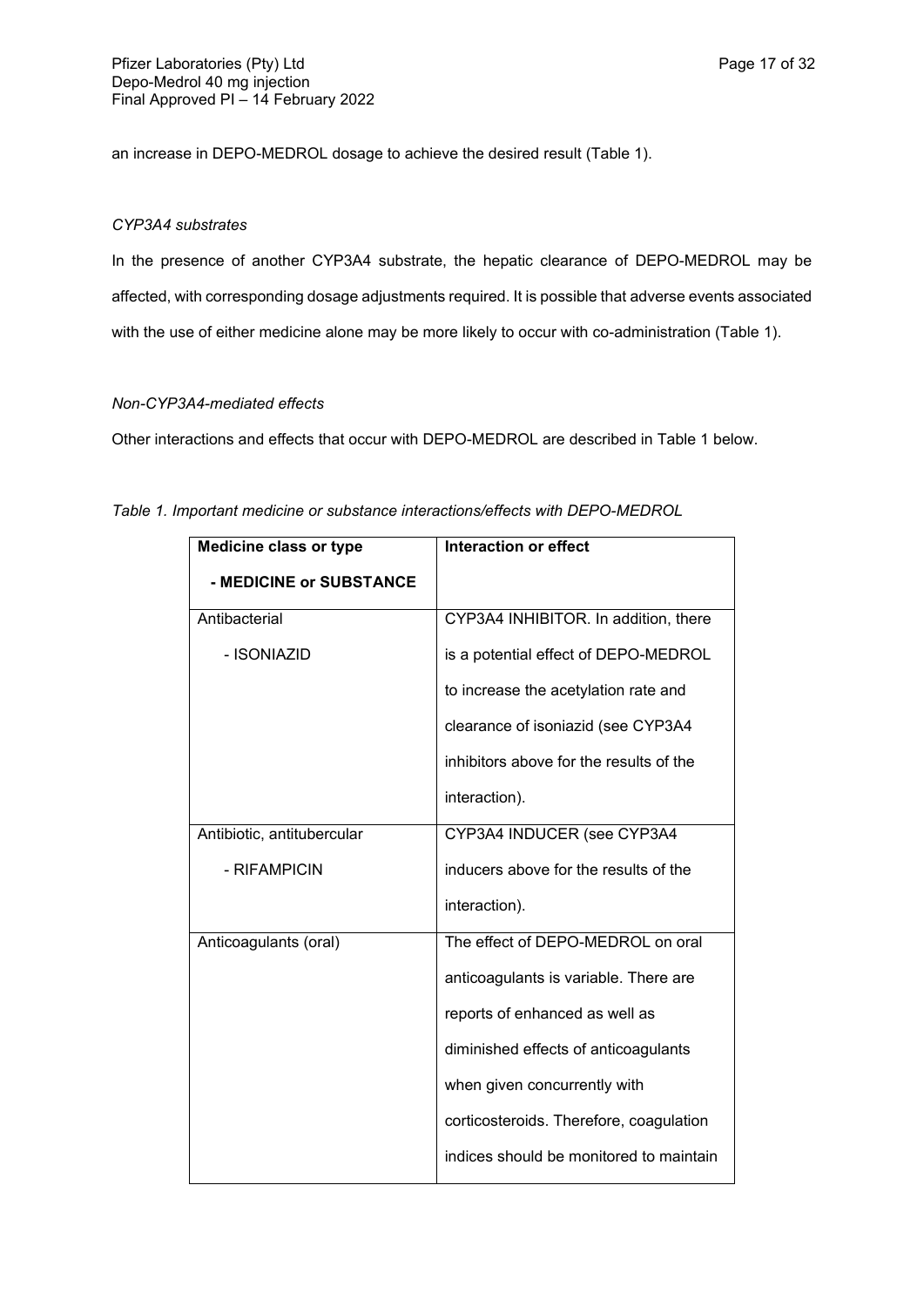| <b>Medicine class or type</b> | <b>Interaction or effect</b>             |
|-------------------------------|------------------------------------------|
| - MEDICINE or SUBSTANCE       |                                          |
|                               | the desired anticoagulant effects.       |
| Anticonvulsant                | CYP3A4 INDUCER (and SUBSTRATE)           |
| - CARBAMAZEPINE               | (see CYP3A4 inducers and CYP3A4          |
|                               | substrates above for the results of the  |
|                               | interaction).                            |
| Anticonvulsants               | CYP3A4 INDUCERS (see CYP3A4              |
| - PHENOBARBITAL               | inducers above for the results of the    |
| - PHENYTOIN                   | interaction).                            |
| Anticholinergics              | Corticosteroids may influence the effect |
| - NEUROMUSCULAR               | of anticholinergics.                     |
| <b>BLOCKERS</b>               | 1) An acute myopathy has been reported   |
|                               | with the concomitant use of high doses   |
|                               | of corticosteroids and anticholinergics, |
|                               | such as neuromuscular blocking           |
|                               | medicines (see section 4.4,              |
|                               | Musculoskeletal effects)                 |
|                               | 2) Antagonism of the neuromuscular       |
|                               | blocking effects of all competitive      |
|                               | neuromuscular blockers.                  |
| Anticholinesterases           | Steroids may reduce the effects of       |
|                               | anticholinesterases in myasthenia        |
|                               | gravis.                                  |
| Antidiabetics                 | Because corticosteroids may increase     |
|                               | blood glucose concentrations, dosage     |
|                               | adjustments of antidiabetic medicines    |
|                               | may be required.                         |
| Antiemetic                    | CYP3A4 INHIBITORS (and                   |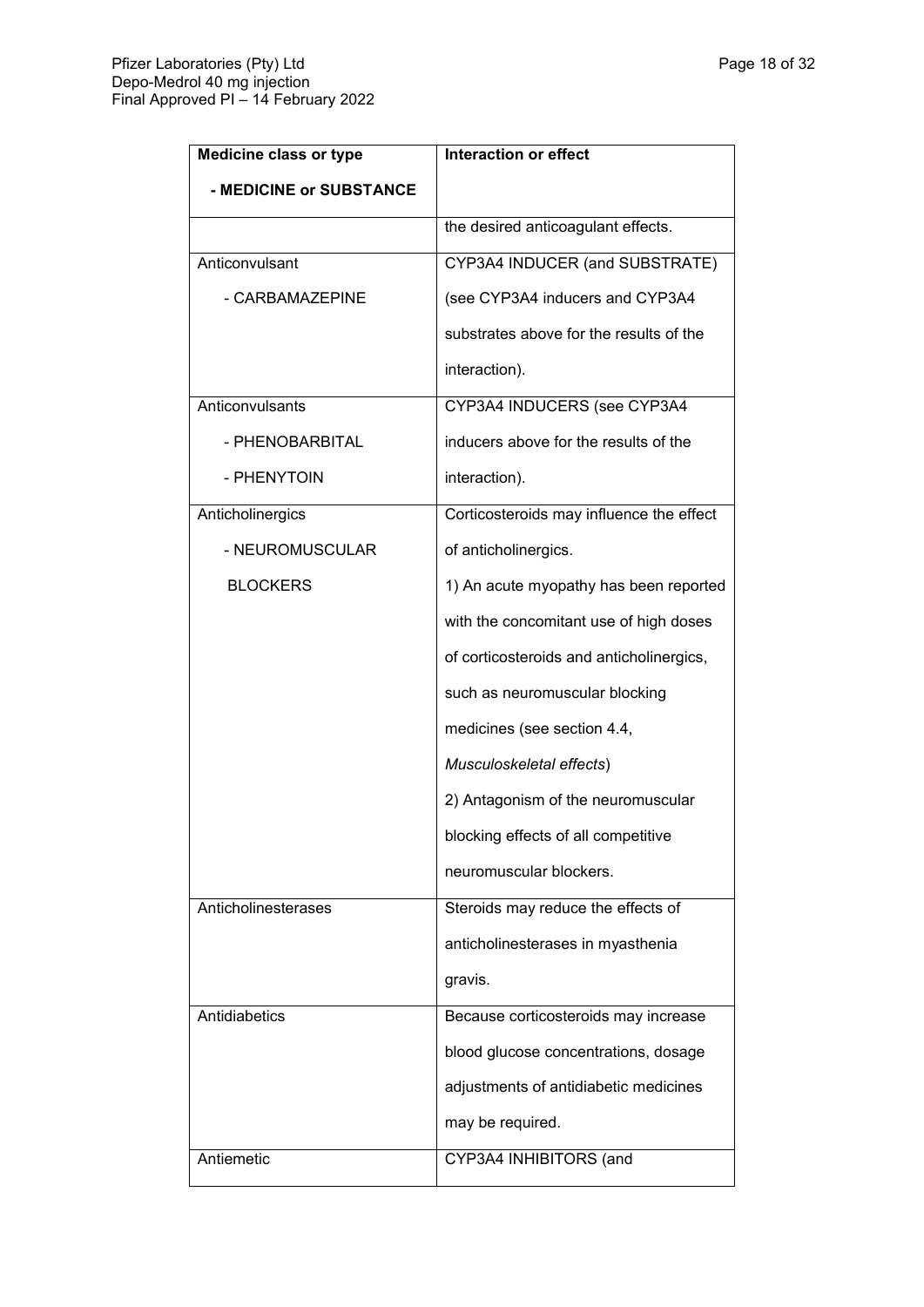| <b>Medicine class or type</b> | <b>Interaction or effect</b>              |
|-------------------------------|-------------------------------------------|
| - MEDICINE or SUBSTANCE       |                                           |
| - APREPITANT                  | SUBSTRATES) (see CYP3A4 inhibitors        |
| - FOSAPREPITANT               | and CYP3A4 substrates above for the       |
|                               | results of the interaction).              |
| Antifungal                    | CYP3A4 INHIBITOR (and SUBSTRATE)          |
| - ITRACONAZOLE                | (see CYP3A4 inhibitors and CYP3A4         |
| - KETOCONAZOLE                | substrates above for the results of the   |
|                               | interaction).                             |
| <b>Antivirals</b>             | CYP3A4 INHIBITORS (and                    |
| - HIV-PROTEASE                | SUBSTRATES) (see CYP3A4 inhibitors        |
| <b>INHIBITORS</b>             | and CYP3A4 substrates above for the       |
|                               | results of the interaction).              |
|                               | 1) Protease inhibitors, such as indinavir |
|                               | and ritonavir, may increase plasma        |
|                               | concentrations of corticosteroids.        |
|                               | 2) Corticosteroids may induce the         |
|                               | metabolism of HIV-protease inhibitors,    |
|                               | resulting in reduced plasma               |
|                               | concentrations. Steroids are also known   |
|                               | inducers of CYP enzymes in animal         |
|                               | models and in vitro studies.              |
|                               | Dexamethasone, at doses similar to        |
|                               | those used in clinical practice, has been |
|                               | shown to increase CYP3A4 activity in      |
|                               | both healthy volunteers and human         |
|                               | hepatocyte cultures. Therefore,           |
|                               | corticosteroids may induce the            |
|                               | metabolism of HIV-protease inhibitors by  |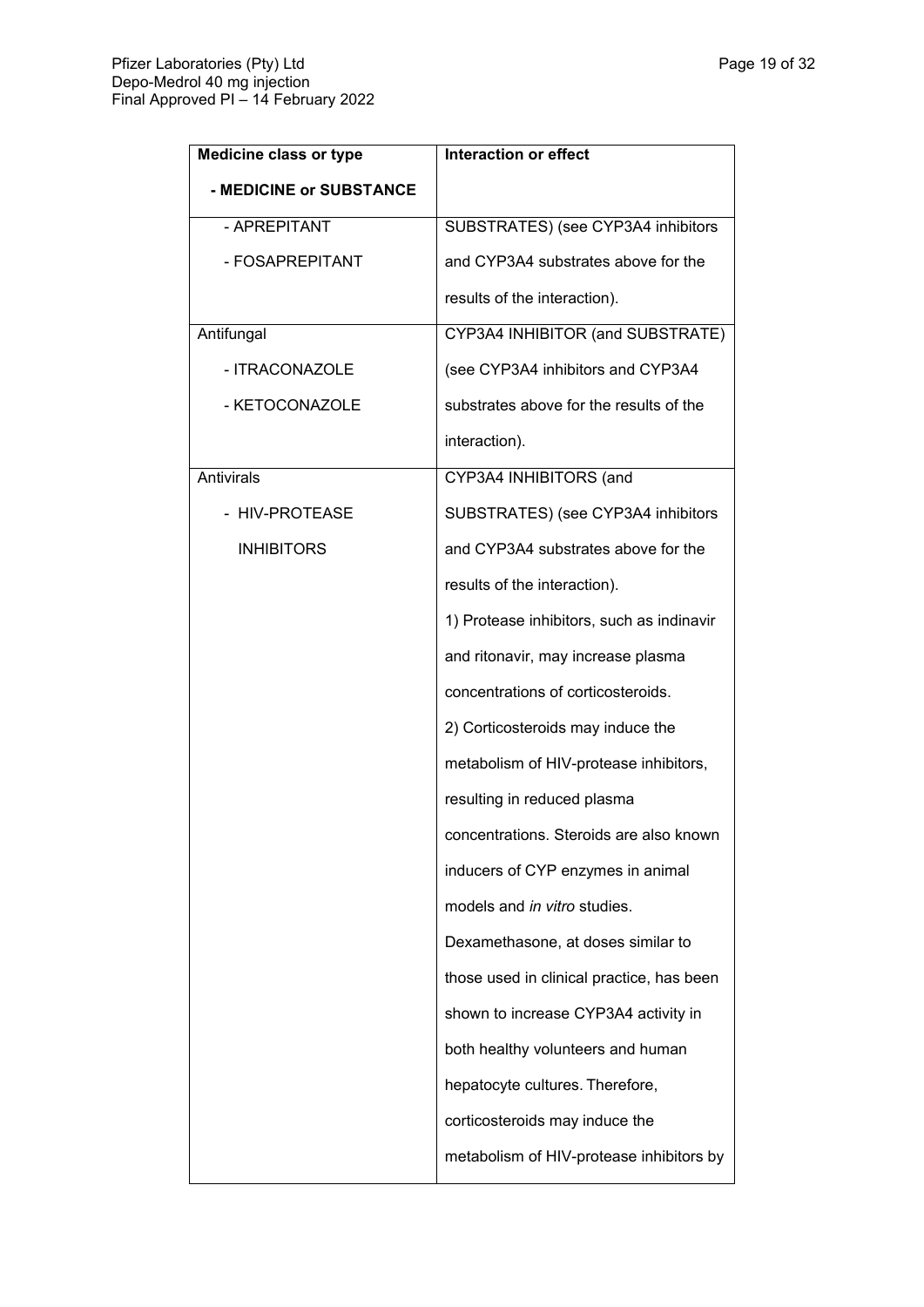| <b>Medicine class or type</b> | <b>Interaction or effect</b>              |
|-------------------------------|-------------------------------------------|
| - MEDICINE or SUBSTANCE       |                                           |
|                               | upregulation of CYP3A4.                   |
| Aromatase inhibitor           | Aminoglutethimide-induced adrenal         |
| - AMINOGLUTETHIMIDE           | suppression may exacerbate endocrine      |
|                               | changes caused by prolonged               |
|                               | glucocorticoid treatment.                 |
| Calcium channel blocker       | CYP3A4 INHIBITOR (and SUBSTRATE)          |
| - DILTIAZEM                   | (see CYP3A4 inhibitors and CYP3A4         |
|                               | substrates above for the results of the   |
|                               | interaction).                             |
| Contraceptives (oral)         | CYP3A4 INHIBITOR (and SUBSTRATE)          |
| ESTRADIOL/<br>- ETHINYL       | (see CYP3A4 inhibitors and CYP3A4         |
| <b>NORETHINDRONE</b>          | substrates above for the results of the   |
|                               | interaction).                             |
| - GRAPEFRUIT JUICE            | CYP3A4 INHIBITOR (see<br>CYP3A4           |
|                               | inhibitors above for the results of the   |
|                               | interaction).                             |
| Immunosuppressant             | CYP3A4 INHIBITOR (and SUBSTRATE)          |
| <b>CICLOSPORIN</b>            | (see CYP3A4 inhibitors and CYP3A4         |
|                               | substrates above for the results of the   |
|                               | interaction).                             |
|                               | 1) Mutual inhibition of metabolism occurs |
|                               | with concurrent use of ciclosporin and    |
|                               | DEPO-MEDROL, which may increase           |
|                               | the plasma concentrations of either or    |
|                               | both medicines. Therefore, it is possible |
|                               | that adverse events associated with the   |
|                               | use of either medicine alone may be       |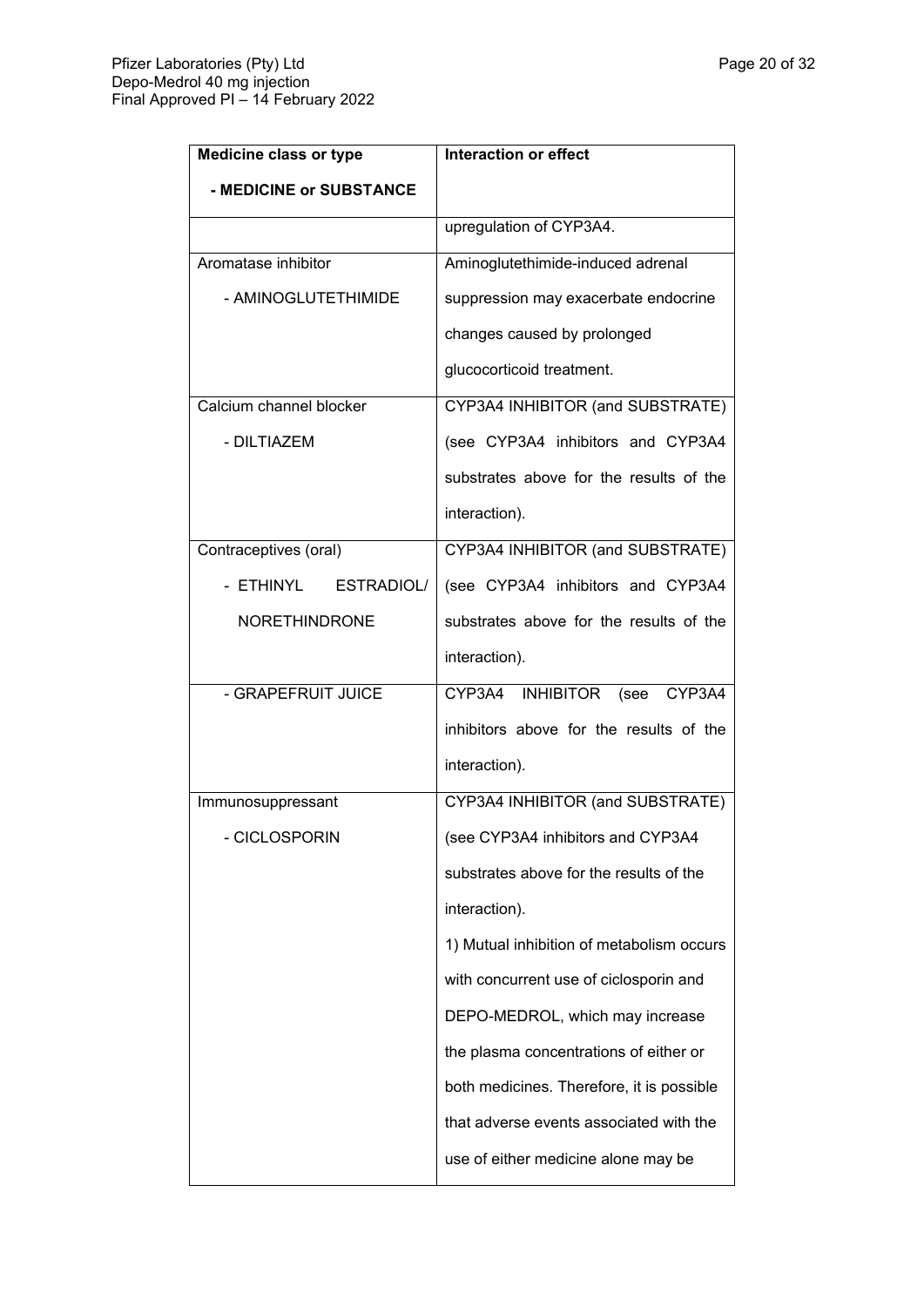| <b>Medicine class or type</b> | <b>Interaction or effect</b>                 |
|-------------------------------|----------------------------------------------|
| - MEDICINE or SUBSTANCE       |                                              |
|                               | more likely to occur upon co-                |
|                               | administration.                              |
|                               | 2) Convulsions have been reported with       |
|                               | concurrent use of DEPO-MEDROL and            |
|                               | ciclosporin.                                 |
| Immunosuppressant             | CYP3A4 SUBSTRATE (see CYP3A4                 |
| - CYCLOPHOSPHAMIDE            | substrates above for the results of the      |
| - TACROLIMUS                  | interaction).                                |
| Macrolide antibacterial       | CYP3A4 INHIBITOR (and SUBSTRATE)             |
| - CLARITHROMYCIN              | (see CYP3A4 inhibitors and CYP3A4            |
| - ERYTHROMYCIN                | substrates above for the results of the      |
|                               | interaction).                                |
| Macrolide antibacterial       | CYP3A4 INHIBITOR<br>(see<br>CYP3A4           |
| - TROLEANDOMYCIN              | inhibitors above for the results of the      |
|                               | interaction).                                |
| NSAIDs (nonsteroidal anti-    | 1) There may be increased incidence of       |
| inflammatory drugs)           | gastrointestinal bleeding and ulceration     |
| - high-dose ASPIRIN           | when corticosteroids are given with          |
| (acetylsalicylic acid)        | NSAIDs.                                      |
|                               | 2) DEPO-MEDROL may increase the              |
|                               | clearance of high-dose aspirin, which        |
|                               | can lead to decreased salicylate serum       |
|                               | levels. Discontinuation of DEPO-             |
|                               | MEDROL treatment can lead to raised          |
|                               | salicylate serum levels, which could lead    |
|                               | to an increased risk of salicylate toxicity. |
| Potassium-depleting medicines | When corticosteroids are administered        |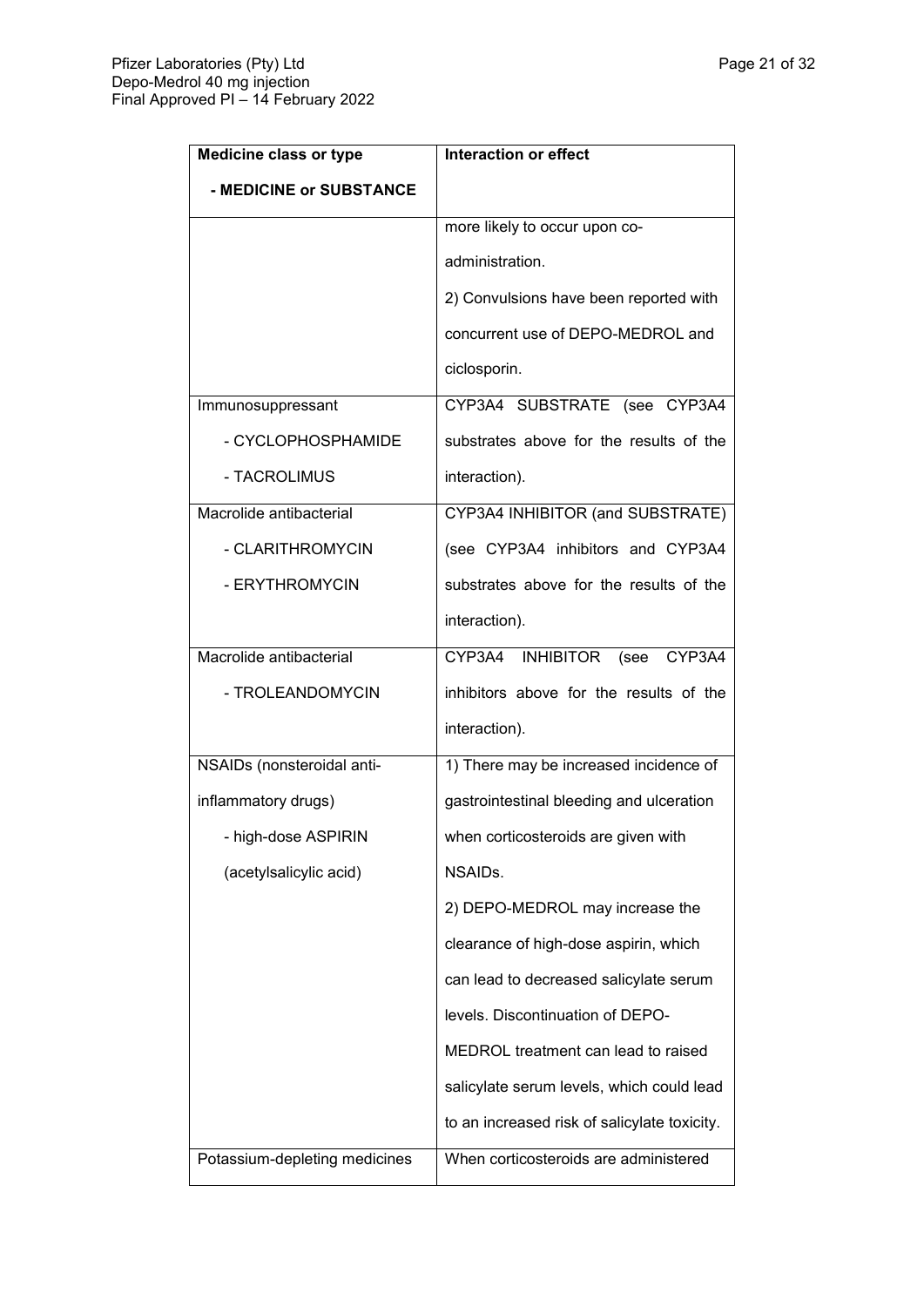| <b>Medicine class or type</b> | Interaction or effect                       |
|-------------------------------|---------------------------------------------|
| - MEDICINE or SUBSTANCE       |                                             |
|                               | concomitantly with potassium-depleting      |
|                               | medicines (i.e. diuretics), patients should |
|                               | be observed closely for development of      |
|                               | hypokalaemia. There is also an              |
|                               | increased risk of hypokalaemia with         |
|                               | concurrent use of corticosteroids with      |
|                               | amphotericin B, xanthines, or beta2         |
|                               | agonists.                                   |

## **4.6 Fertility, pregnancy and lactation**

## **Pregnancy**

Safety in pregnancy and lactation has not been demonstrated.

Some animal studies have shown that corticosteroids, when administered to the mother, may cause foetal malformations.

DEPO-MEDROL is teratogenic in animals.

Corticosteroids readily cross the placenta and cause low birth weights in infants born of mothers receiving corticosteroids.

Infants born of mothers who have received substantial doses of corticosteroids during pregnancy must be carefully observed and evaluated for signs of adrenal insufficiency.

Cataracts have been observed in infants born to mothers treated with corticosteroids during pregnancy.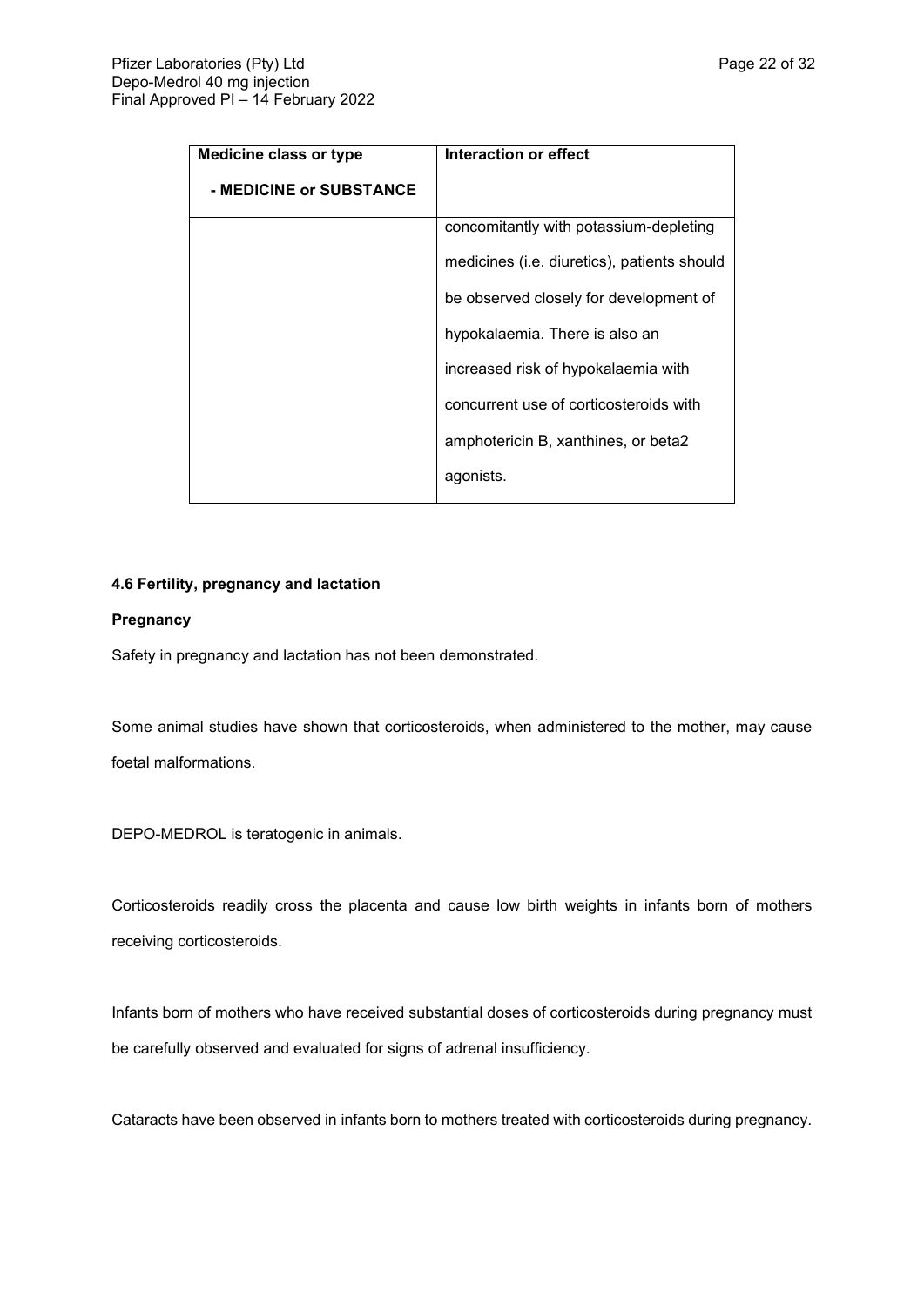## **Breastfeeding**

Safety has not been demonstrated.

Corticosteroids are excreted in breast milk.

Corticosteroids distributed into breast milk may suppress growth and interfere with endogenous glucocorticoid production in nursing infants.

## **Fertility**

Corticosteroids have been shown to impair fertility in animal studies.

## **4.7 Effects on ability to drive and use machines**

The effect of corticosteroids on the ability to drive or use machinery has not been systematically evaluated. Undesirable effects, such as dizziness, vertigo, visual disturbance and fatigue may occur during treatment with corticosteroids. If affected, patients should not drive or operate machinery.

## **4.8 Undesirable effects**

*Tabulated summary of adverse reactions*

The following adverse reactions are listed by system organ class and ranked by frequency where possible, using the following convention: Very common ( $\geq$  1/10); common ( $\geq$  1/100 to < 1/10); uncommon (≥ 1/1 000 to < 1/100); rare (≥ 1/10 000 to < 1/1 000); very rare (< 1/10 000); not known (cannot be estimated from the available data).

*Adverse reactions table*

| <b>System Organ</b><br>Class | <b>Frequency</b> | <b>Adverse reactions</b> |
|------------------------------|------------------|--------------------------|
|                              |                  |                          |
| Infections and               | Common           | Infection                |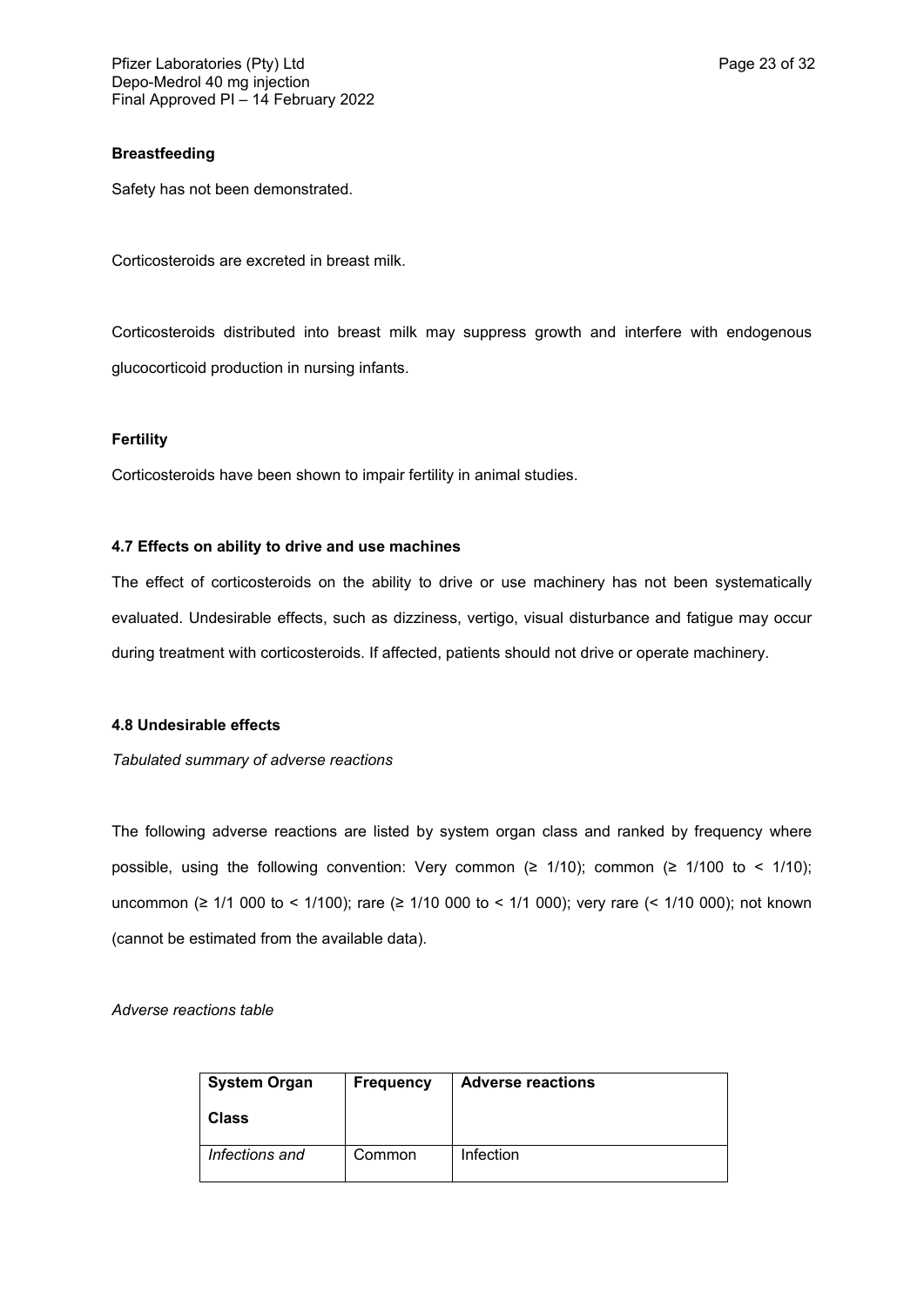| infestations        | Unknown        | Opportunistic infection;               |
|---------------------|----------------|----------------------------------------|
|                     |                | peritonitis;                           |
|                     |                | injection site infection               |
| <b>Blood and</b>    | Not known      | Leucocytosis                           |
| lymphatic system    |                |                                        |
| disorders           |                |                                        |
| Immune system       | <b>Unknown</b> | Medicine hypersensitivity;             |
| disorders           |                | anaphylactic reaction                  |
| Endocrine           | Common         | Cushingoid                             |
| disorders           | <b>Unknown</b> | Hypopituitarism;                       |
|                     |                | steroid withdrawal syndrome            |
| Metabolism and      | Common         | Sodium retention;                      |
| nutrition disorders |                | fluid retention                        |
|                     | Unknown        | Increased appetite (which may result   |
|                     |                | in increased weight);                  |
|                     |                | impaired glucose tolerance;            |
|                     |                | diabetes mellitus;                     |
|                     |                | increased insulin requirement (or oral |
|                     |                | hypoglycaemic medicines in             |
|                     |                | diabetics);                            |
|                     |                | dyslipidaemia;                         |
|                     |                | hypokalaemic alkalosis;                |
|                     |                | lipomatosis                            |
| Psychiatric         | Common         | Affective disorder (including          |
| disorders           |                | depressed mood, euphoric mood)         |
|                     | Unknown        | Mood swings;                           |
|                     |                | affect lability;                       |
|                     |                | anxiety;                               |
|                     |                | mental disorder;                       |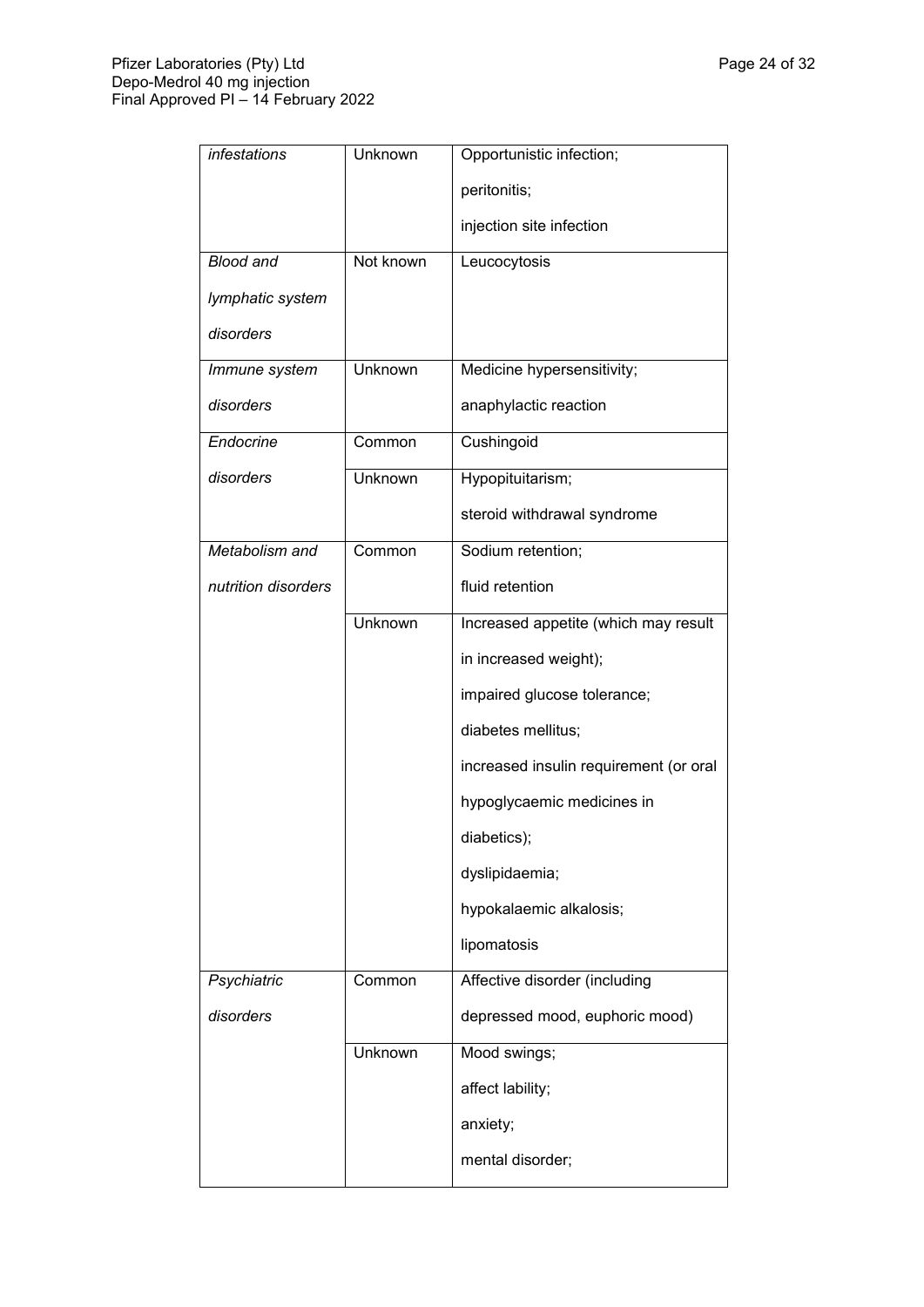|                   |         | abnormal behaviour;                   |
|-------------------|---------|---------------------------------------|
|                   |         | confusional state;                    |
|                   |         | personality change;                   |
|                   |         | drug dependence;                      |
|                   |         | psychotic disorder (including mania,  |
|                   |         | delusion, hallucination and           |
|                   |         | schizophrenia);                       |
|                   |         | suicidal ideation;                    |
|                   |         | insomnia                              |
| Nervous system    | Unknown | Headache;                             |
| disorders         |         | amnesia;                              |
|                   |         | cognitive disorder;                   |
|                   |         | increased intracranial pressure (with |
|                   |         | papilloedema [benign intracranial     |
|                   |         | hypertension]);                       |
|                   |         | convulsion;                           |
|                   |         | spinal epidural lipomatosis with      |
|                   |         | neurological deficits/paraesthesia/   |
|                   |         | paralysis;                            |
|                   |         | dizziness                             |
| Eye disorders     | Common  | Cataract                              |
|                   | Unknown | Glaucoma;                             |
|                   |         | exophthalmos;                         |
|                   |         | central serous chorioretinopathy with |
|                   |         | retinal detachment;                   |
|                   |         | blindness†                            |
| Ear and labyrinth | Unknown | Vertigo                               |
| disorders         |         |                                       |
| Cardiac disorders | Unknown | Congestive cardiac failure (in        |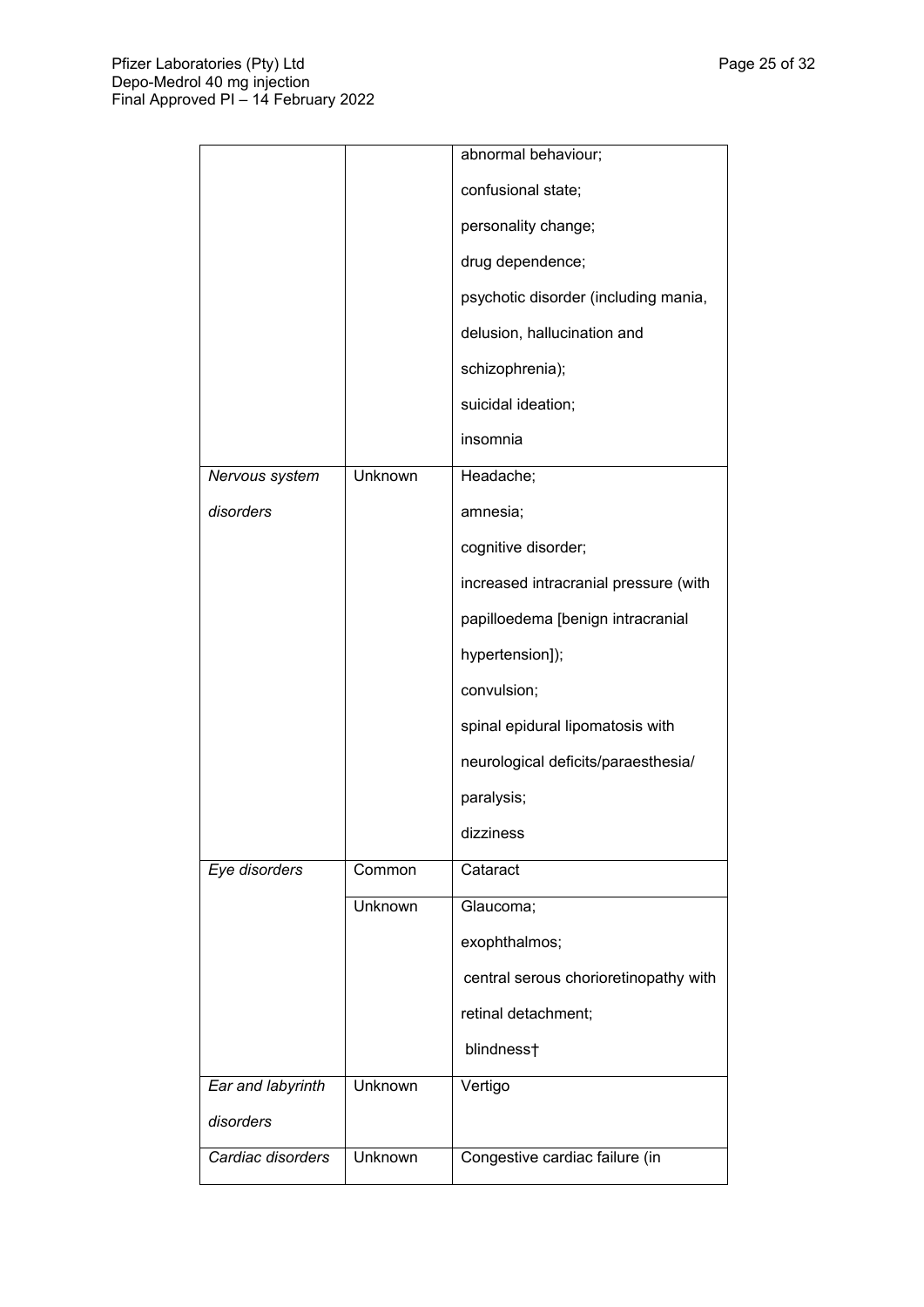|                    |         | susceptible patients)              |
|--------------------|---------|------------------------------------|
| Vascular disorders | Common  | Hypertension                       |
|                    | Unknown | Hypotension;                       |
|                    |         | venous thrombosis                  |
| Respiratory,       | Unknown | Pulmonary embolism;                |
| thoracic and       |         | hiccups                            |
| mediastinal        |         |                                    |
| disorders          |         |                                    |
| Gastrointestinal   | Common  | Peptic ulcer (with possible peptic |
| disorders          |         | ulcer perforation and peptic ulcer |
|                    |         | haemorrhage)                       |
|                    | Unknown | Abdominal pain;                    |
|                    |         | abdominal distention;              |
|                    |         | nausea diarrhoea;                  |
|                    |         | dyspepsia;                         |
|                    |         | oesophagitis;                      |
|                    |         | ulcerative oesophagitis;           |
|                    |         | gastric haemorrhage;               |
|                    |         | pancreatitis;                      |
|                    |         | intestinal perforation             |
| Skin and           | Common  | Skin atrophy;                      |
| subcutaneous       |         | acne;                              |
| tissue disorders   |         | ecchymosis                         |
|                    | Unknown | Erythema;                          |
|                    |         | rash;                              |
|                    |         | hyperhidrosis;                     |
|                    |         | pruritus;                          |
|                    |         | skin striae;                       |
|                    |         | skin hyperpigmentation;            |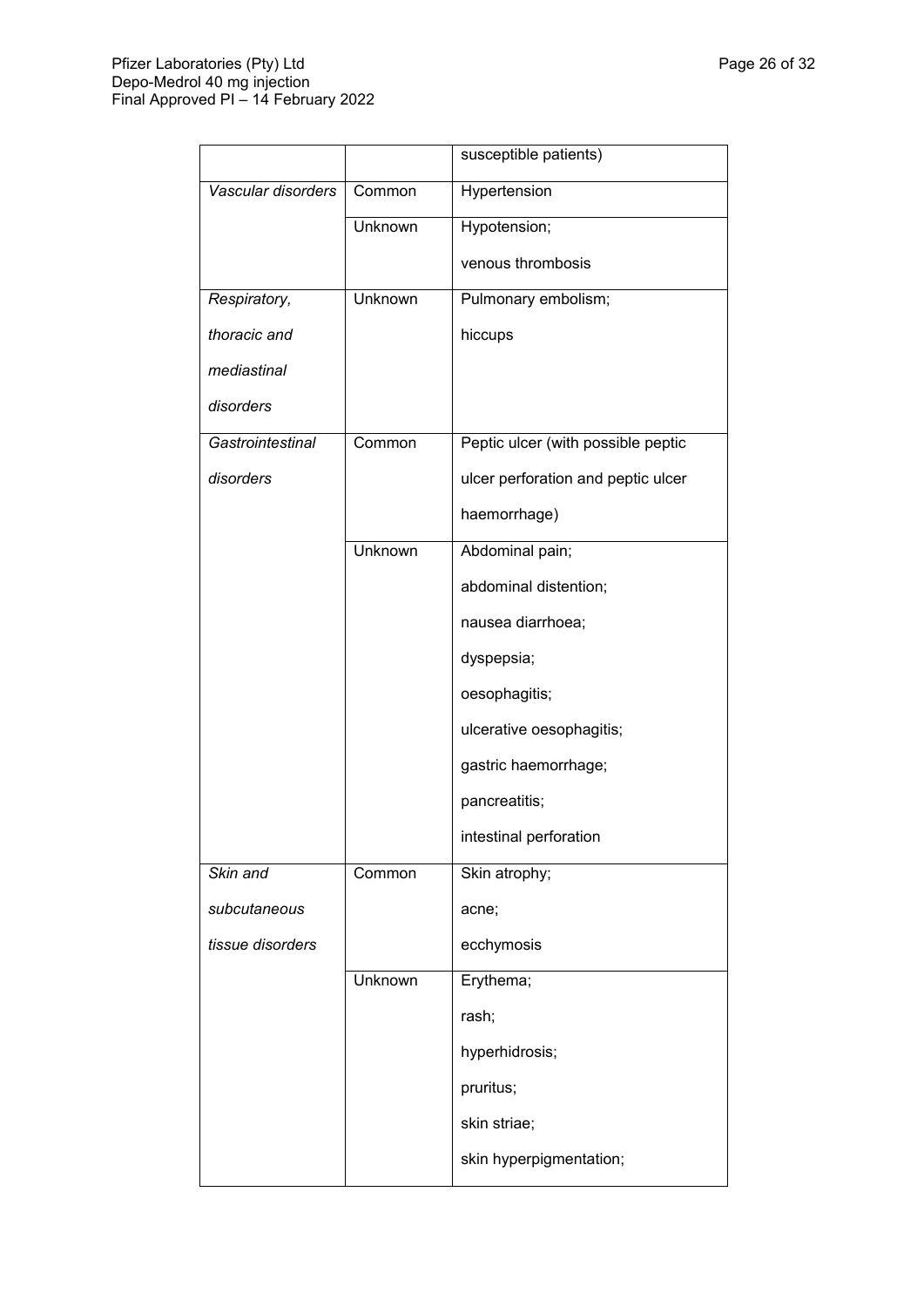|                    |           | skin hypopigmentation;            |
|--------------------|-----------|-----------------------------------|
|                    |           | hirsutism;                        |
|                    |           | petechiae;                        |
|                    |           | urticaria;                        |
|                    |           | angioedema                        |
| Musculoskeletal    | Common    | Muscular weakness;                |
| and connective     |           | osteoporosis;                     |
| tissue disorders   |           | growth retardation                |
|                    | Unknown   | Arthralgia;                       |
|                    |           | myalgia;                          |
|                    |           | myopathy;                         |
|                    |           | muscle atrophy;                   |
|                    |           | neuropathic arthropathy;          |
|                    |           | bone fracture;                    |
|                    |           | osteonecrosis                     |
| Reproductive       | Unknown   | Irregular menstruation;           |
| system and breast  |           | amenorrhoea                       |
| disorders          |           |                                   |
| General disorders  | Common    | Peripheral oedema;                |
| and administration |           | impaired healing                  |
| site conditions    | Unknown   | Injection site reaction;          |
|                    |           | fatigue;                          |
|                    |           | sterile abscess;                  |
|                    |           | malaise;                          |
|                    |           | irritability                      |
| Investigations     | Common    | Decreased blood potassium         |
|                    | Not known | Increased blood urea              |
|                    | Unknown   | Increased intraocular pressure;   |
|                    |           | decreased carbohydrate tolerance; |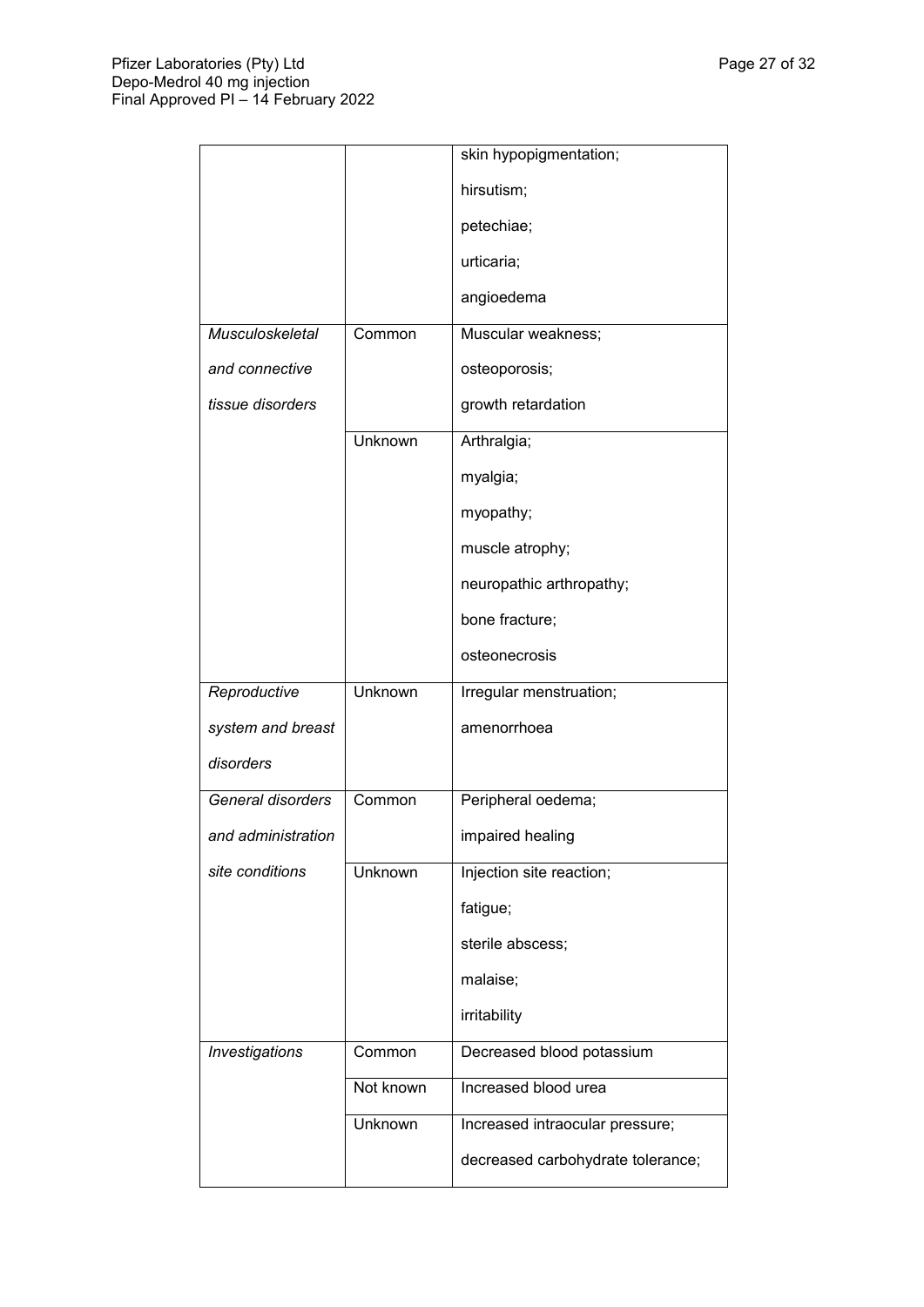|                   |         | negative nitrogen balance (due to  |
|-------------------|---------|------------------------------------|
|                   |         | protein catabolism);               |
|                   |         | increased urine calcium;           |
|                   |         | increased alanine aminotransferase |
|                   |         | (ALT);                             |
|                   |         | increased aspartate                |
|                   |         | aminotransferase (AST);            |
|                   |         | increased blood alkaline           |
|                   |         | phosphatase (ALP);                 |
|                   |         | suppression of reactions to skin   |
|                   |         | tests*                             |
| Injury, poisoning | Unknown | Spinal compression fracture;       |
| and procedural    |         | tendon rupture                     |
| complications     |         |                                    |
|                   |         |                                    |

† Rare instances of blindness associated with intralesional therapy around

the face and head

\* Not a MedDRA PT

## *Reporting of suspected adverse reactions*

Reporting suspected adverse reactions after authorisation of the medicine is important. It allows continued monitoring of the benefit/risk balance of the medicine. Health care providers are asked to report any suspected adverse reactions to SAHPRA via the "**6.04 Adverse Drug Reactions Reporting Form**", found online under SAHPRA's publications: <https://sahpra.org.za/Publications/Index/8>

## **4.9 Overdose**

There is no clinical syndrome of acute overdosage with DEPO-MEDROL.

In the event of overdosage, no specific antidote is available. Treatment should be symptomatic and supportive.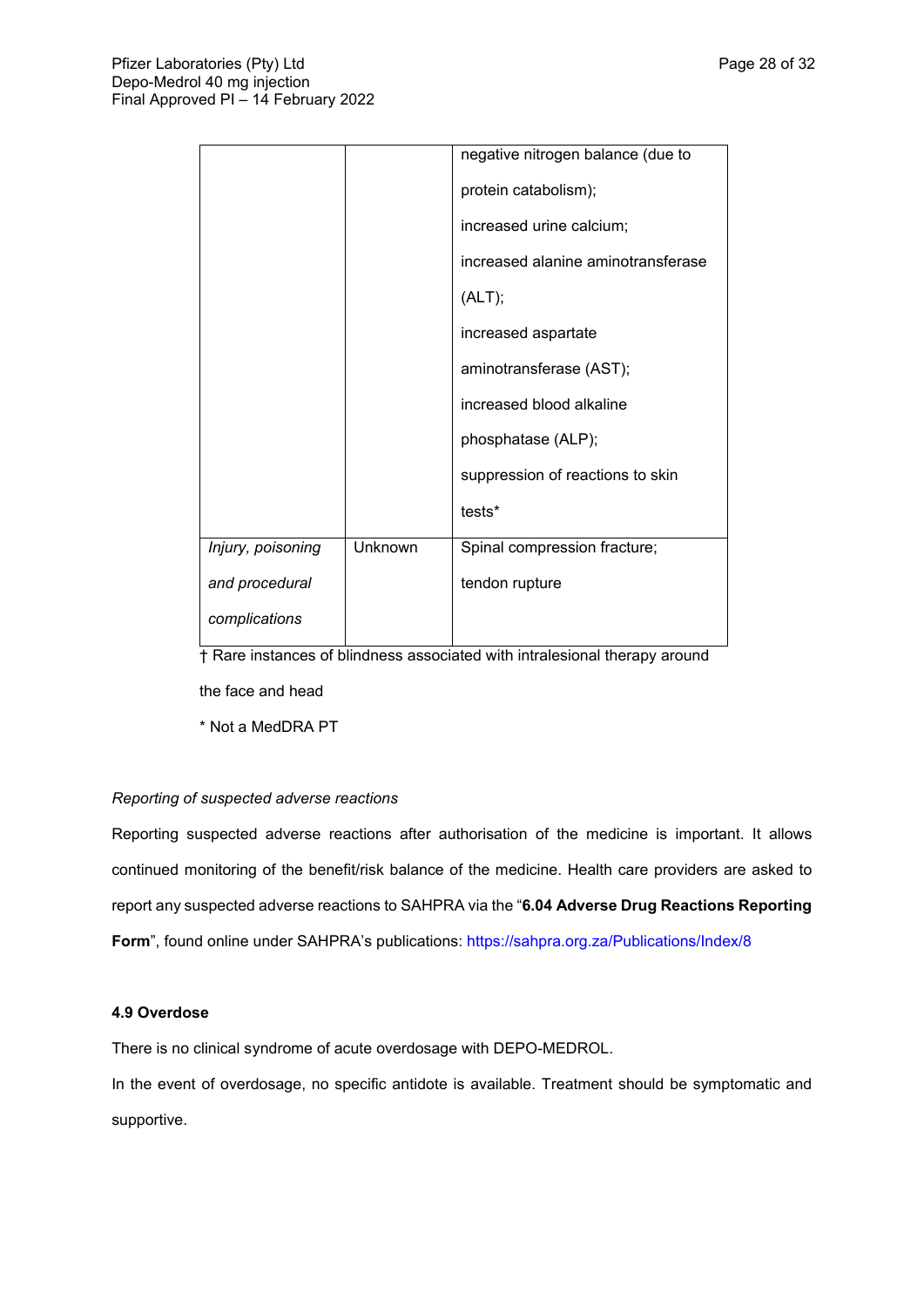### **5. PHARMACOLOGICAL PROPERTIES**

### **5.1 Pharmacodynamic properties**

A 3.1 Antirheumatics (anti-inflammatory medicines)

Methylprednisolone has anti-inflammatory steroid activity.

### **5.2 Pharmacokinetic properties**

#### *Absorption*

One in-house study of eight volunteers determined the pharmacokinetics of a single 40 mg intramuscular dose of methylprednisolone. The average of the individual peak plasma concentrations was  $14.8 \pm 8.6$  ng/mL, the average of the individual peak times was  $7.25 \pm 1.04$  hours, and the average area under the curve (AUC) was  $1354,2 \pm 424,1$  ng/mL x hrs (Day  $1 - 21$ ).

#### *Distribution*

Methylprednisolone is widely distributed into the tissues, crosses the blood-brain barrier, is secreted in breast milk and crosses the placenta. Its apparent volume of distribution is approximately 1,4 L/kg. The plasma protein binding of methylprednisolone in humans is approximately 77 %.

#### *Biotransformation*

In humans, methylprednisolone is metabolised in the liver to inactive metabolites; the major ones are 20α-hydroxymethylprednisolone and 20β-hydroxymethylprednisolone. Metabolism in the liver occurs primarily via the CYP3A4. (For a list of medicine interactions based on CYP3A4-mediated metabolism, see section 4.5).

Methylprednisolone may also be a substrate for the ATP-binding cassette (ABC) transport protein pglycoprotein, influencing tissue distribution and interactions with other medicines.

#### *Elimination*

The mean elimination half-life for total methylprednisolone is in the range of 1,8 to 5,2 hours. Total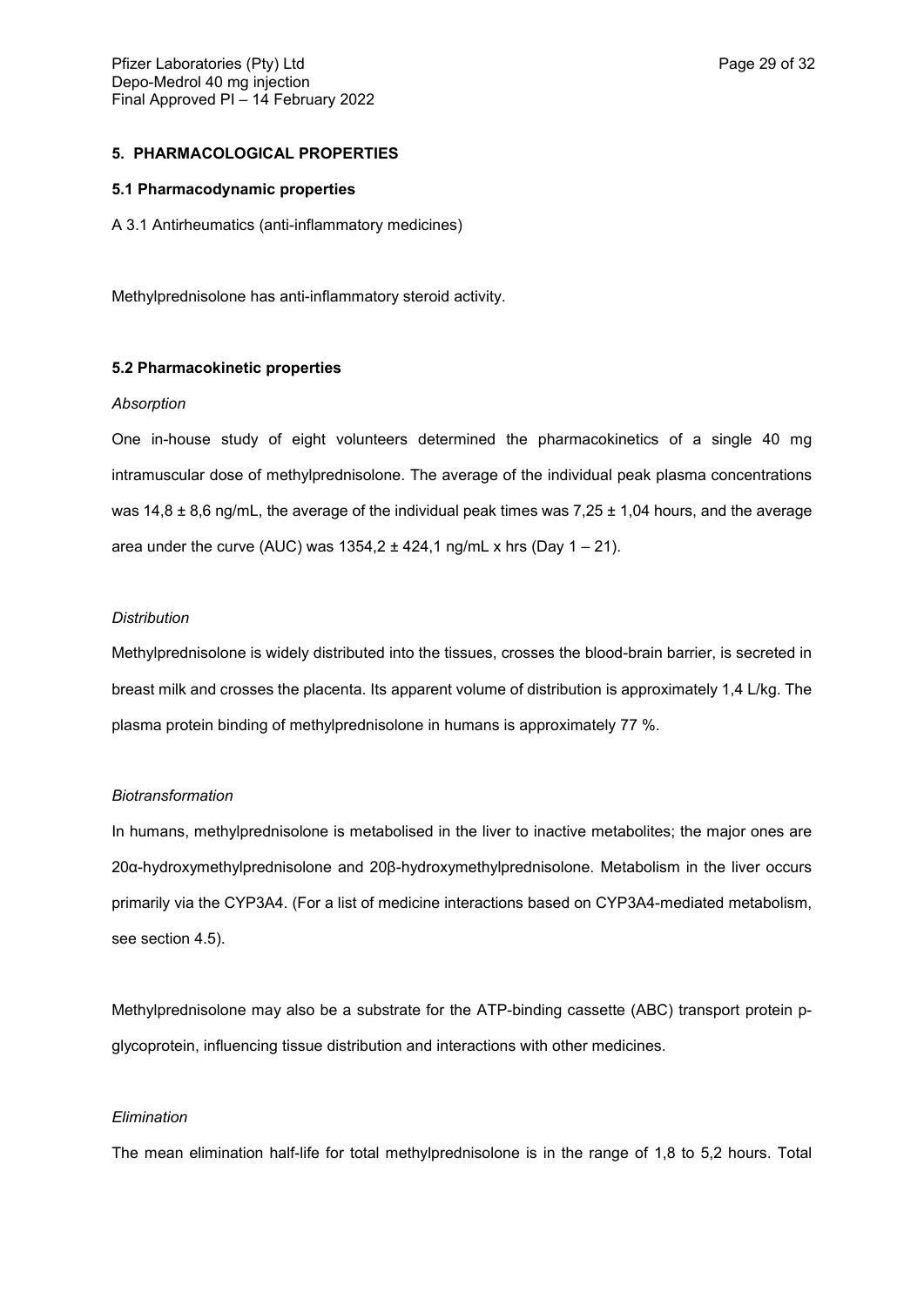clearance is approximately 5 to 6 mL/min/kg.

## **6. PHARMACEUTICAL PARTICULARS**

## **6.1 List of excipients**

Polyethylene glycol

Sodium chloride

Myristyl-gamma-picolinium chloride 0,233 % m/v (preservative)

Water for injection

## **6.2 Incompatibilities**

Because of possible physical incompatibilities, DEPO-MEDROL should not be diluted or mixed with other solutions.

## **6.3 Shelf life**

60 months.

## **6.4 Special precautions for storage**

Store between 15 and 30 °C.

## **6.5 Nature and contents of container**

1 mL, 2 mL and 5 mL vials.

## **6.6 Special precautions for disposal**

No special requirements

## **7. HOLDER OF CERTIFICATE OF REGISTRATION**

Pfizer Laboratories (Pty) Ltd

85 Bute Lane

Sandton 2196